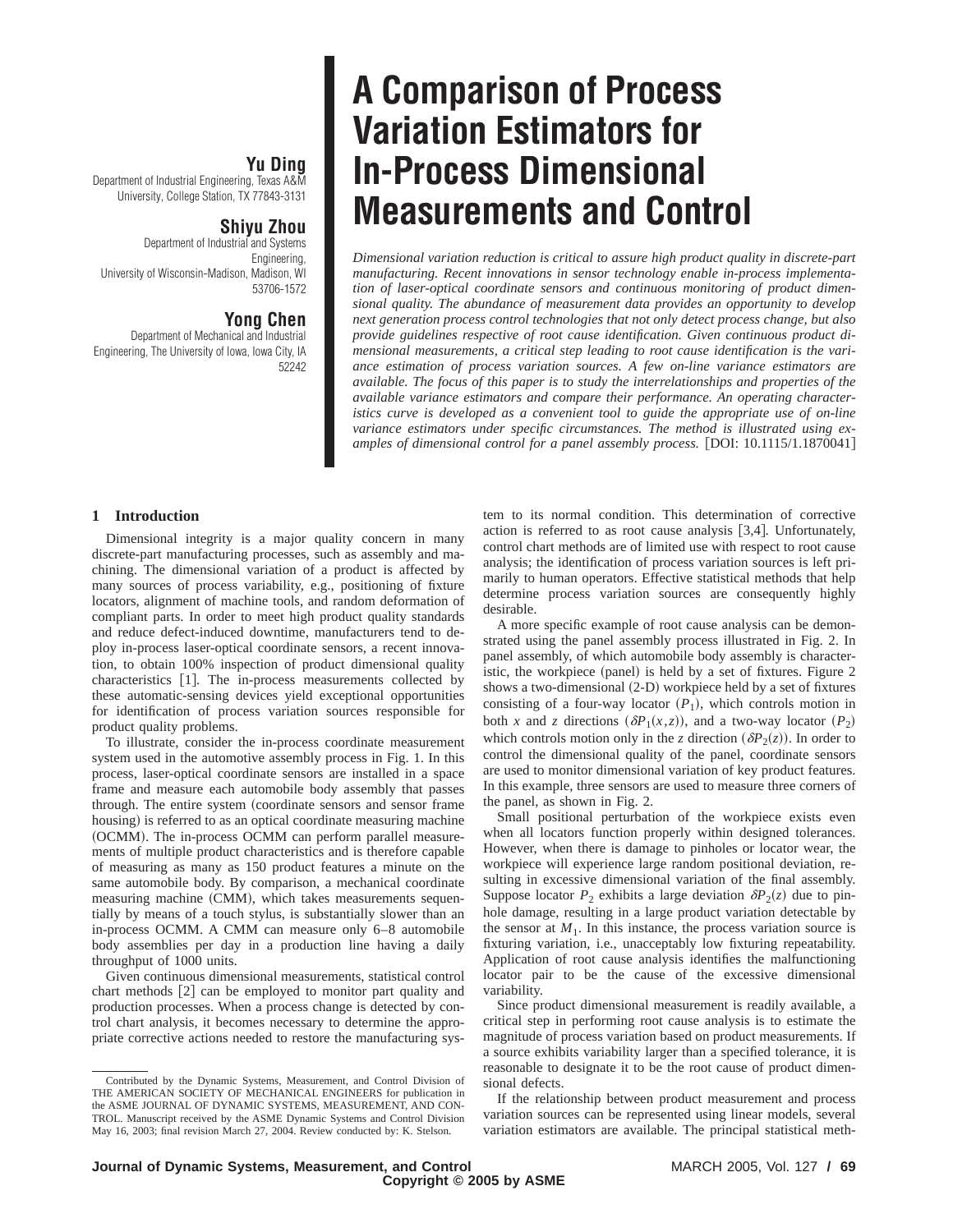

**Fig. 1 Optical coordinate measuring machine for automotive body assembly**

odology relevant to linear models is variance components analysis (VCA) [5,6]. Although applicable to general linear models, many VCA techniques were developed for application domains other than process quality control, primarily specifically designed offline experiments involving random effects in one-way or two-way layout models. In addition, variance estimators developed for VCA often use iterative numerical procedures to solve the maximum likelihood estimator (MLE), restricted maximum likelihood estimator, and Rao's iterative MINQUE estimators. These methods are as well primarily applicable to off-line experiments where sample size is small and computation time is not a concern. For on-line variance estimation and quality control in large-scale systems having potentially large data samples, direct application of the VCA-theory estimators may not be appropriate since these procedures are computationally costly and time consuming.

In contrast, variance estimators have also been developed for signal processing  $[7-9]$  and quality engineering  $[10,11]$  applications. In general, these estimators entail closed-form expressions and are more cost-effective calculations than the MLE method, particularly for large sample sizes, and are thus more suitable for on-line quality control. The development of on-line variance estimators was often based on a least-squares criterion or followed empirical intuition. The properties of the resulting estimators have not been thoroughly evaluated. Issues with respect to differences in the performance of on-line estimators and selection of a proper estimator have not been clearly resolved. Consequently, variation estimation for a specific application can be misconstrued if an inappropriate estimator is used. As a result, the variation sources that result in poor product quality are still existent and the root cause analysis effort is wasted.

To resolve these issues, a comparison of process variation estimation methods is necessary. Several comparative studies have been conducted as found in the literature  $[12-14]$ . These studies, however, are not appropriate for on-line variance estimation. Rather they are based on one-way or two-way layout models, which are more applicable to off-line experimental designs than root cause identification.

This paper will address the interrelationships among on-line variance estimators, investigate the statistical properties of these estimators, compare performance, and develop convenient tools to aid practitioners in selecting the appropriate estimator for specific needs. The MLE, as developed in VCA theory, will be used as a benchmark reference for comparing the on-line variance estimators presented in this study.



**Fig. 2 A simplified fixture setup for a 2-D workpiece**



**Fig. 3 Diagram of a multistation manufacturing process**

Section 2 presents the formulation for root cause identification problems. Section 3 briefly reviews the on-line variance estimators and presents their interrelationships and properties. The results of a comparative analysis of variance estimator performance are presented in Sec. 4. An operating characteristics  $(OC)$  curve is introduced to determine appropriate conditions for the use of these estimators. Section 5 revisits the panel assembly process example and illustrates estimator properties and the use of the OC curve. Section 6 provides a brief summary and conclusion.

## **2 Formulation of the Root Cause Identification Problem**

The first step in identifying the root cause of product quality problems is to establish a model that links product measurements to process variance sources. In quality control applications, deviation in product/process features is usually much smaller than nominal values. Hence, a linear model, or a linearization of nonlinear systems, is often acceptable for representation of discretepart manufacturing processes. The panel assembly process, illustrated in Fig. 2, is used as an example to introduce symbolic notation and to demonstrate the validity of the linear model. The applicability of the resulting model is not limited to panel assembly processes.

For the panel assembly process in Fig. 2, let **u** denote deviations at fixturing points such as  $P_1$  and  $P_2$  and **y** denote deviations measured by coordinate sensors. In this example,  $\mathbf{u} = [\delta P_1(x) \ \delta P_1(z) \ \delta P_2(z)]^T$  and **y**  $=[\delta M_1(x) \delta M_1(z) \delta M_2(x) \delta M_2(z) \delta M_3(x) \delta M_3(z)]^T$ . Employing standard kinematics analysis, the relationship between **y** and **u** can be approximated by a linear model as

$$
y(i) = Au(i) + v(i), \quad i = 1, 2, ..., N,
$$
 (1)

where  $\mathbf{y}(i) \in \text{Re}^{n \times 1}$  is the measurement vector,  $\mathbf{u}(i) \in \text{Re}^{p \times 1}$  is the random vector of *p* process variation sources, and  $\mathbf{v}(i) \in \text{Re}^{n \times 1}$  is the additive sensor noise. Matrix **A** can be determined using kinematics analysis as found in Apley and Shi [10], Chang and Gossard  $[15]$ , and Carlson et al.  $[16]$ . The index *i* is the sample index and *N* is the sample size. For the sake of convenience, *n*, i.e., the dimension of **y**, designates the number of sensors, although it actually equals the product of the number of physical sensors and the degrees of freedom measured by each sensor.

*N* independent, identically distributed observations,  $\{y(i)\}_{i=1}^{N}$ , are typically collected for variance estimation of a stationary process. Matrix **A** does not vary during the data-collecting process. Thus, model  $(1)$  is referred to as a linear model with replicated observations or a linear replicated model  $\lceil 5 \rceil$ .

Actual manufacturing systems, such as automobile body assembly processes and transfer-line machining processes, typically consist of multiple stations. In a multistation process, variation sources can originate in every station and propagate along the production line. Consider the *M*-station process illustrated in Fig. 3, where the subscript *k* denotes the station index. The product dimensional deviation is represented by the state vector  $\mathbf{x}_k$  and the process variation sources at station *k* are included as inputs **u***k*. The unmodeled errors are represented by a random vector  $\mathbf{w}_k$ , while vector  $\mathbf{v}_k$  still corresponds to sensor noise. The variation propagation in a multistation process can be modeled as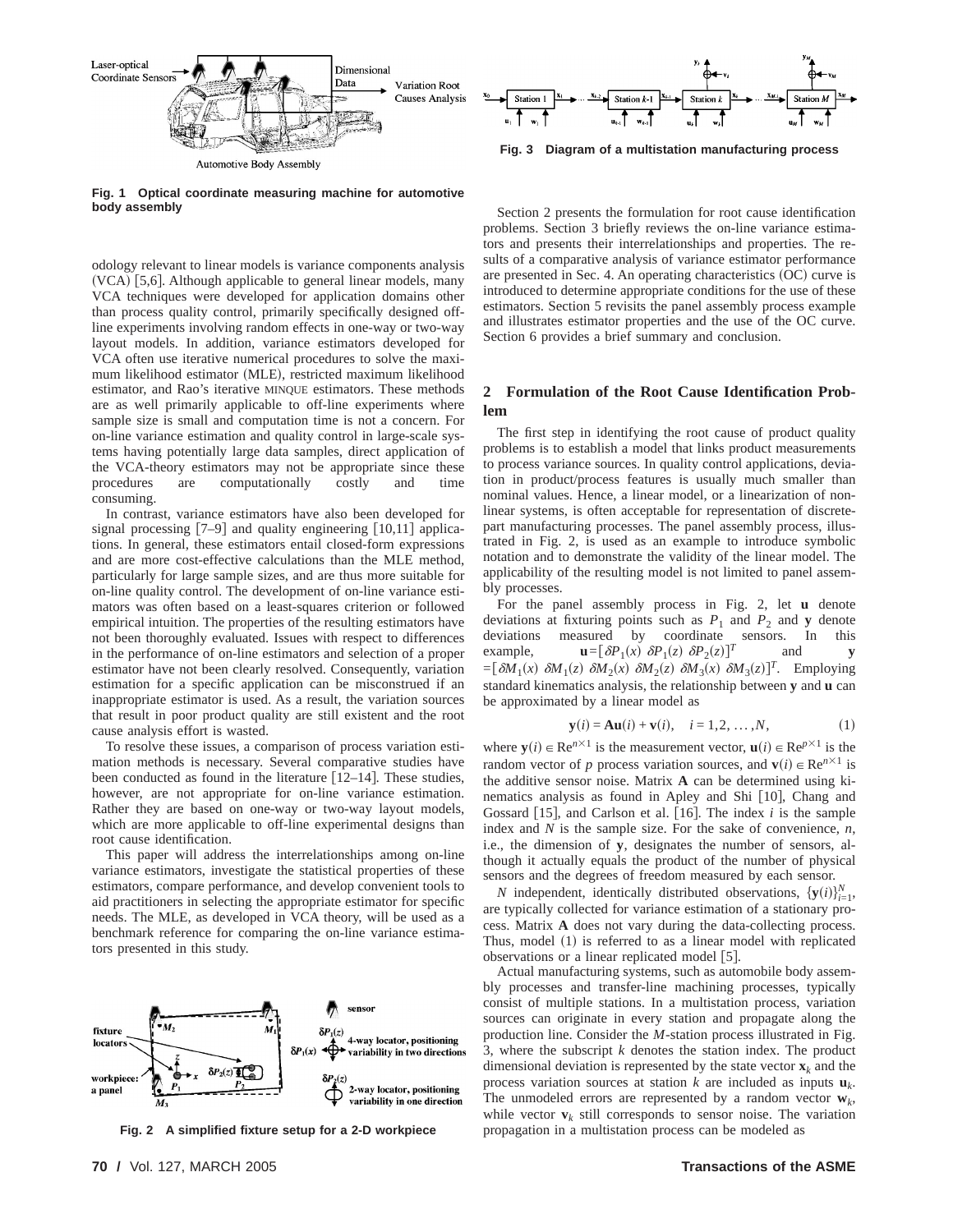$$
\mathbf{x}_{k} = \mathbf{A}_{k-1}\mathbf{x}_{k-1} + \mathbf{B}_{k}\mathbf{u}_{k} + \mathbf{w}_{k} \quad \text{and} \quad \mathbf{y}_{k} = \mathbf{C}_{k}\mathbf{x}_{k} + \mathbf{v}_{k}, \tag{2}
$$

where  $A_{k-1}X_{k-1}$  represents the transformation of product dimensional deviation from station  $k-1$  to station  $k$ ,  $\mathbf{B}_k \mathbf{u}_k$  represents product deviations resulting from process variations at station *k*, and  $C_k$  maps product dimensional states to quality measurements. Matrices  $A_k$ ,  $B_k$ , and  $C_k$  are again determined through kinematics analysis. This station-indexed state space model has been used to model variation propagation in various multistation manufacturing processes, e.g., rigid-part assembly processes  $[17–19]$ , compliantpart assembly processes  $[20]$ , machining processes  $[21-23]$ , and sheet stretch forming processes [24]. A detailed modeling procedure as well as the determination of model parameters in  $A_k$ ,  $B_k$ , and  $C_k$  can be obtained from these references.

An algebraic transformation can be used to convert model  $(2)$ into a linear replicated model. First,  $y_k$  can be expressed as

$$
\mathbf{y}_{k} = \sum_{l=1}^{k} \mathbf{C}_{k} \mathbf{\Phi}_{k,l} \mathbf{B}_{l} \mathbf{u}_{l} + \mathbf{C}_{k} \mathbf{\Phi}_{k,0} \mathbf{x}_{0} + \sum_{l=1}^{k} \mathbf{C}_{k} \mathbf{\Phi}_{k,l} \mathbf{w}_{l} + \mathbf{v}_{k},
$$
 (3)

where  $\Phi_{k,l} = \mathbf{A}_{k-1} \mathbf{A}_{k-2} \cdots \mathbf{A}_l$  for  $k > l$  and  $\Phi_{k,k} = \mathbf{I}$ . Vector  $\mathbf{x}_0$  corresponds to the initial condition of a product prior to entering the manufacturing line. If  $\mathbf{x}_0$  is available,  $\mathbf{C}_k \mathbf{\Phi}_{k,0} \mathbf{x}_0$  can be moved to the left side of Eq. (3) and  $\mathbf{y}_k - \mathbf{C}_k \mathbf{\Phi}_{k,0} \mathbf{x}_0$  can then be treated as a new measurement. If  $\mathbf{x}_0$  is not available, it can be treated as an additional variation source. Without loss of generality,  $\mathbf{x}_0$  can be set to **0**. Combining all available measurements from station 1 through station *M*, yields

$$
\begin{bmatrix} \mathbf{y}_1 \\ \mathbf{y}_2 \\ \vdots \\ \mathbf{y}_M \end{bmatrix} = \boldsymbol{\Gamma} \cdot \begin{bmatrix} \mathbf{u}_1 \\ \mathbf{u}_2 \\ \vdots \\ \mathbf{u}_M \end{bmatrix} + \boldsymbol{\Psi} \cdot \begin{bmatrix} \mathbf{w}_1 \\ \mathbf{w}_2 \\ \vdots \\ \mathbf{w}_M \end{bmatrix} + \begin{bmatrix} \mathbf{v}_1 \\ \mathbf{v}_2 \\ \vdots \\ \mathbf{v}_M \end{bmatrix},
$$
 (4)

where

$$
\Gamma = \begin{bmatrix} C_1B_1 & 0 & \cdots & 0 \\ C_2\Phi_{2,1}B_1 & C_2B_2 & \cdots & 0 \\ \vdots & \vdots & \ddots & \vdots \\ C_M\Phi_{M,1}B_1 & C_M\Phi_{M,2}B_2 & \cdots & C_MB_M \end{bmatrix},
$$
  

$$
\Psi = \begin{bmatrix} C_1 & 0 & \cdots & 0 \\ C_2\Phi_{2,1} & C_2 & \cdots & 0 \\ \vdots & \vdots & \ddots & \vdots \\ C_M\Phi_{M,1} & C_M\Phi_{M,2} & \cdots & C_M \end{bmatrix},
$$

and  $C_k = 0$  if no measurement is available at station *k*.

The model in Eq.  $(4)$  becomes equivalent to the linear replicated model in Eq. (1) if  $\mathbf{y}^T = [\mathbf{y}_1^T \cdots \mathbf{y}_M^T]$ ,  $\mathbf{u}^T$  $=\begin{bmatrix} \mathbf{u}_1^T \cdots \mathbf{u}_M^T \end{bmatrix} \begin{bmatrix} \mathbf{w}_1^T \cdots \mathbf{w}_M^T \end{bmatrix}$ ,  $\mathbf{v}^T = \begin{bmatrix} \mathbf{v}_1^T \cdots \mathbf{v}_M^T \end{bmatrix}$ , and  $\mathbf{A} = \begin{bmatrix} \mathbf{\Gamma} \ \mathbf{\Psi} \end{bmatrix}$ . It should be noted that the sample index is not explicitly defined in the above equations.

The linear replicated model in Eq.  $(1)$  represents the relationship between process variation and product measurement in a manufacturing process and serves as the basis for variance estimation. For the purposes of this study, it is assumed that:

- $(1)$  The underlying distributions of **u** and **v** are normal,
- $(2)$  Noise vector **v** has a zero mean, is independent of **u**, and has the variance-covariance matrix  $\sigma_v^2 \mathbf{I}_n$  ( $\mathbf{I}_n$  is an  $n \times n$ identity matrix), where  $\sigma_v^2$  is sensor noise variance,
- (3) The  $p$  variation sources are independent, such that **u** has a diagonal covariance matrix  $\Sigma_u = \text{diag}\{\sigma_1^2 \sigma_2^2 \cdots \sigma_p^2\}$ , where  $\sigma_i^2$  is the variance of the *i*th input in **u**. It is further assumed that **u** has a zero mean since it represents the deviation from the designed nominal position. A brief discussion that considers a nonzero mean **u** is presented in Sec. 4.

#### **Journal of Dynamic Systems, Measurement, and Control MALL ACCONST MARCH 2005, Vol. 127 / 71**

Given these assumptions, the covariance relationship between quality measurements (having zero mean) and process variation sources can be obtained from model  $(1)$  as

$$
\Sigma_{y} = A\Sigma_{u}A^{T} + \sigma_{v}^{2}\mathbf{I}_{n} = \Sigma_{j=1}^{p+1}\sigma_{j}^{2}\mathbf{V}_{j},
$$
\n(5)

where  $\mathbf{V}_j = \mathbf{a}_j \mathbf{a}_j^T$  for  $j = 1, \ldots, p$ ,  $\mathbf{a}_j$  is the *j*th column vector of **A**,  $\mathbf{V}_{p+1} = \mathbf{I}_n$ , and  $\sigma_{p+1}^2 = \sigma_v^2$ .  $\{\sigma_j^2\}_{j=1}^{p+1}$  constitute the *variance components* of process variation sources (including sensor noise variance). The identification of variation sources is then achieved by estimating variance components from observations  $\{y(i)\}_{i=1}^N$ . Section 3 presents several available on-line variance estimators and their properties.

#### **3 Variance Estimators and Their Properties**

**3.1 Brief Review of Variance Estimators.** The following discussion briefly reviews four types of on-line variance estimators and the MLE method for variance estimation. All discussion is based on model  $(1)$ .

*3.1.1 Least-Squares (LS) fit estimator*. The basic premise of the LS fit estimator is to minimize the sum of the squared difference between the estimate  $\hat{\Sigma}_y = \sum_{j=1}^{p+1} \hat{\sigma}_j^2 \mathbf{V}_j$  and the observation covariance matrix  $S_y$ , where  $S_y$  is defined as

$$
\mathbf{S}_{y} \equiv \frac{1}{N} \sum_{i=1}^{N} (\mathbf{y}(i)\mathbf{y}(i)^{T}).
$$
 (6)

Namely,

$$
\min \|\hat{\Sigma}_y - \mathbf{S}_y\|^2,\tag{7}
$$

where  $\|\cdot\|$  is the Euclidean norm of a matrix (i.e., the Frobenius norm) and minimization is performed with respect to the estimates of variance components,  $\{\hat{\sigma}_j^2\}_{j=1}^{p+1}$ . Denoting  $\sigma^2 \equiv [\sigma_1^2 \cdots \sigma_{p+1}^2]^T$  and  $\hat{\sigma}^2$  as its estimated value, D'Assumpcao [7] and Bohme [8] derived the LS fit estimator as

$$
\{\text{tr}(\mathbf{V}_j \mathbf{V}_i)\}_{i,j=1}^{p+1} \cdot \hat{\boldsymbol{\sigma}}^2 = \{\text{tr}(\mathbf{V}_i \mathbf{S}_y)\}_{i=1}^{p+1},
$$
\n(8)

where  $tr(\cdot)$  is the matrix trace,  $\{\cdot\}_{i,j=1}^{p+1}$  is a  $(p+1)\times(p+1)$  matrix, and  $\{\cdot\}_{i=1}^{p+1}$  is a  $(p+1) \times 1$  column vector.

*3.1.2 Estimator in Ding, Shi, and Ceglarek [11].* Let vec(.) denote an operator that stacks the columns of a matrix on top of one another, e.g.,  $\text{vec}(\mathbf{S}) = [s_{11} \ s_{21} \ s_{12} \ s_{22}]^T$  for a 2×2 symmetric **S**. Using this operator, Eq. (5) can be written as

$$
\text{vec}(\Sigma_y) = [\pi(\mathbf{A}) \text{vec}(\mathbf{I}_n)] \cdot \boldsymbol{\sigma}^2,\tag{9}
$$

where  $\pi(\cdot)$  is a matrix transform defined as

$$
\pi(\mathbf{A}) = [(\mathbf{a}^{1} * \mathbf{a}^{1})^{T} \cdots (\mathbf{a}^{1} * \mathbf{a}^{n})^{T} | \cdots | (\mathbf{a}^{n} * \mathbf{a}^{1})^{T} \cdots (\mathbf{a}^{n} * \mathbf{a}^{n})^{T}]^{T},
$$
\n(10)

where  $\mathbf{a}^j$  is the *j*th row vector of **A** and  $*$  represents the Hadamard product [25]. Replacing  $\Sigma$ <sub>*y*</sub> with  $S$ <sub>*y*</sub> in Eq. (9),  $\hat{\sigma}$ <sup>2</sup> is obtained as

$$
\hat{\sigma}^2 = (\llbracket \pi(\mathbf{A}) \text{ vec}(\mathbf{I}_n) \rrbracket^T \pi(\mathbf{A}) \text{ vec}(\mathbf{I}_n) \rrbracket)^{-1}
$$
  
× $\llbracket \pi(\mathbf{A}) \text{ vec}(\mathbf{I}_n) \rrbracket^T \cdot \text{ vec}(\mathbf{S}_y)$   
=  $(\mathbf{\Pi}^T \mathbf{\Pi})^{-1} \mathbf{\Pi}^T \cdot \text{ vec}(\mathbf{S}_y)$   
=  $\mathbf{\Pi}^+ \text{ vec}(\mathbf{S}_y)$ , (11)

where  $\Pi \equiv [\pi(\mathbf{A}) \text{ vec}(\mathbf{I}_n)]$  and  $\Pi^+ \equiv (\Pi^T \Pi)^{-1} \Pi^T$ .

*3.1.3 Estimator in Stoica and Nehorai [9]*. For matrix **A** of full column rank, i.e.,  $A^T A$  is full rank, Stoica and Nehorai [9] defined the estimator

$$
\hat{\Sigma}_u = \mathbf{A}^+ \mathbf{S}_y \mathbf{A}^{+T} - \hat{\sigma}_v^2 (\mathbf{A}^T \mathbf{A})^{-1}
$$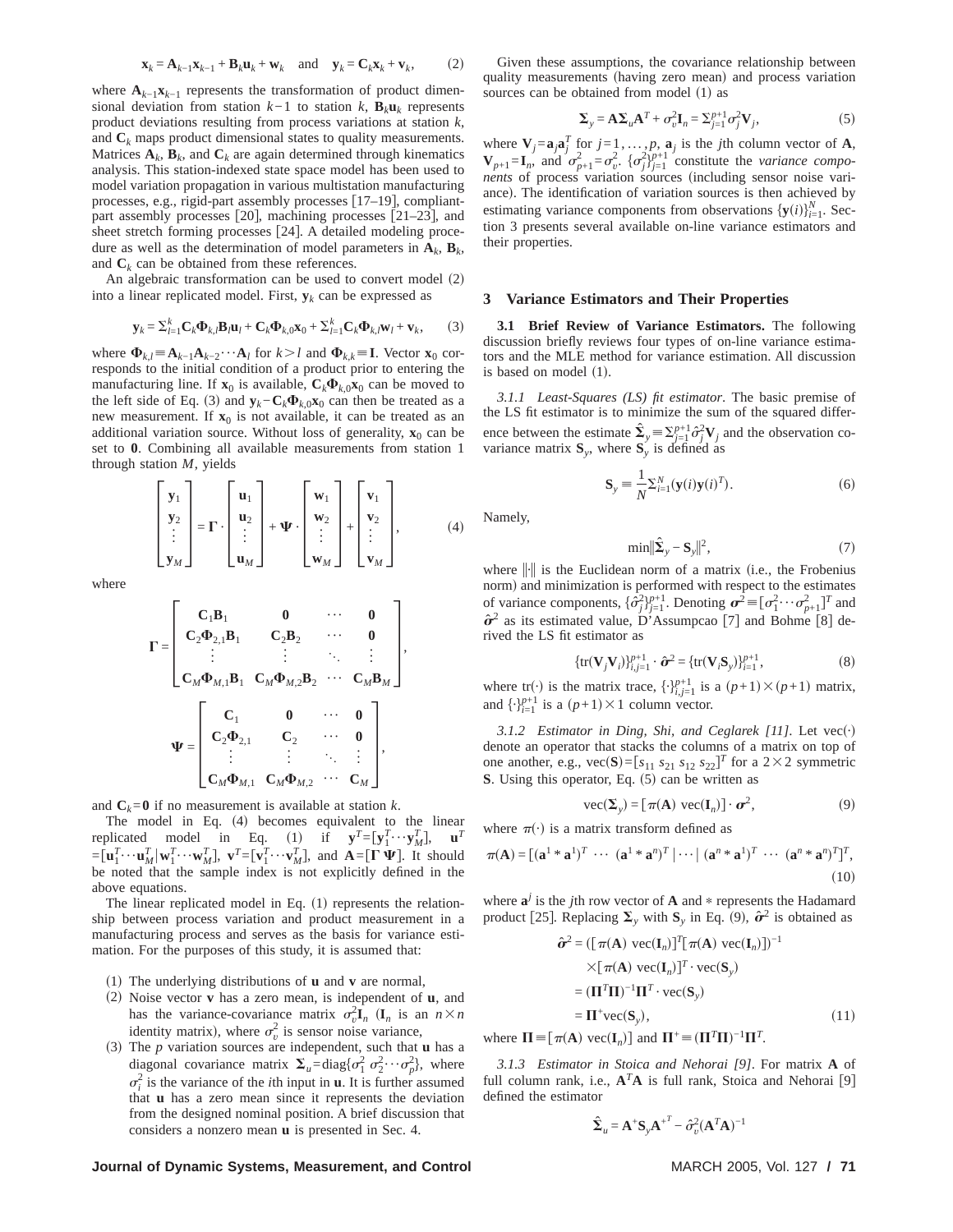$$
\hat{\sigma}_v^2 = \text{tr}((\mathbf{I}_n - \mathbf{A}\mathbf{A}^+) \mathbf{S}_y)/(n - p),\tag{12}
$$

where  $A^+ \equiv (A^T A)^{-1} A^T$ . When random variables in **u** are known to be independent, as assumed in assumption  $(3)$ , the heuristic estimator of  $\{\sigma_i^2\}_{i=1}^p$  uses the diagonal elements of  $\hat{\Sigma}_u$ .

*3.1.4 Estimator in Apley and Shi [10]*. The variance estimator in Apley and Shi  $[10]$  was also developed for a system in which matrix **A** has full column rank. The estimator in Apley and Shi [10] is obtained as follows:

- (i) Estimate  $\hat{\mathbf{u}}(i) = \mathbf{A}^+ \mathbf{y}(i)$  for  $i = 1, ..., N$ ,
- (ii) Estimate the variance of **v**:  $\hat{\sigma}_v^2 = (1/N(n-p))\sum_{i=1}^N \hat{\mathbf{v}}^T(i)\hat{\mathbf{v}}(i)$ , where  $\hat{\mathbf{v}}(i) = \mathbf{y}(i) - \mathbf{A}\hat{\mathbf{u}}(i);$
- (iii)Estimate the variance of **u**:  $\hat{\sigma}_j^2 = (1/N)\sum_{i=1}^N \hat{u}_j^2(i)$  $-\hat{\sigma}_v^2 (A^T A)^{-1}_{j,j}$ , for *j*=1, ..., *p*, where  $\hat{u}_j(i)$  is the *j*th element of  $\hat{\mathbf{u}}(i)$  and  $(\mathbf{A}^T \mathbf{A})_{j,j}^{-1}$  is the  $(j,j)$ <sup>th</sup> element of  $(\mathbf{A}^T \mathbf{A})^{-1}$ .

*3.1.5 MLE*. Given the assumption of normality, the probability density function (p.d.f.) of  $y(i)$  is defined as  $f(y(i))$  $=(2\pi)^{-(1/2)n} |\Sigma_y|^{-1/2} e^{-(1/2)\mathbf{y}(i)^T \Sigma_y^{-1} \mathbf{y}(i)}$ . Denoting the complete set of observations as  $\mathbf{y}^T = [\mathbf{y}(1)^T \mathbf{y}(2)^T \cdots \mathbf{y}(N)^T]^{N_n \times 1}$ , the p.d.f. of **y** is  $f(\mathbf{y}) = \prod_{i=1}^{N} f(\mathbf{y}(i))$ . The log-likelihood function of  $\Sigma_{y}$  is then

$$
L(\Sigma_{y}|\mathbf{y}) = \ln f(\mathbf{y}) = -\frac{Nn}{2}\ln(2\pi) - \frac{N}{2}\ln|\Sigma_{y}| - \frac{N}{2}\text{tr}(\Sigma_{y}^{-1}\mathbf{S}_{y}).
$$
\n(13)

Based on this log-likelihood function, Anderson  $[26,27]$  derived an MLE as a solution to the nonlinear equation

$$
\{tr(\hat{\Sigma}_y^{-1} \mathbf{V}_i \hat{\Sigma}_y^{-1} \mathbf{V}_j) \}_{i,j=1}^{p+1} \hat{\sigma}^2 = \{tr(\hat{\Sigma}_y^{-1} \mathbf{V}_i \hat{\Sigma}_y^{-1} \mathbf{S}_y) \}_{i=1}^{p+1}.
$$
 (14)

Anderson  $[26,27]$  also presented iterative numerical algorithms to solve Eq.  $(14)$ .

**3.2 Properties of On-Line Variance Estimators.** Although the four on-line variance estimators reviewed in the previous section appear to significantly differ, some are intrinsically equivalent, as will be shown in the following. As a result, these four variance estimators can be grouped into two distinct categories.

First, it will be shown that the LS fit estimator and the estimator in Ding et al. [11] are identical, i.e., that  $\Pi^T \Pi = \{tr(\mathbf{V}_i \mathbf{V}_j)\}_{i,j=1}^{p+1}$  and  $\Pi^T \cdot \text{vec}(\mathbf{S}_y) = \{\text{tr}(\mathbf{V}_i \mathbf{S}_y)\}_{i=1}^{p+1}$ , as declared by the following Lemma (the proof is included in Appendix A).

*Lemma 1*.  $\Pi^T \Pi = \{ \text{tr}(\mathbf{V}_i \mathbf{V}_j) \}_{i,j=1}^{p+1}$  and  $\Pi^T \cdot \text{vec}(\mathbf{S}_y) = \{ \text{tr}(\mathbf{V}_i \mathbf{S}_y) \}_{i=1}^{p+1}$ . This result is not surprising since both variance estimators are obtained from application of the least-squares criterion. The term "LS fit estimator" is used hereinafter to refer to both estimators.

Second, it will be shown that the estimator in Apley and Shi [10] comprises the diagonal elements of the estimator proposed by Stoica and Nehorai  $[9]$  in Eq. (12). The proof is as follows:

Substituting  $\hat{\mathbf{v}}(i) = \mathbf{y}(i) - \mathbf{A}\hat{\mathbf{u}}(i)$  and  $\hat{\mathbf{u}}(i) = \mathbf{A}^+\mathbf{y}(i)$  into  $\hat{\sigma}_v^2$  in Apley and Shi [10] yields

$$
\hat{\sigma}_v^2 = \frac{1}{N(n-p)} \sum_{i=1}^N \mathbf{y}^T(i) (\mathbf{I}_n - \mathbf{A} \mathbf{A}^+)^T (\mathbf{I}_n - \mathbf{A} \mathbf{A}^+) \mathbf{y}(i)
$$

$$
= \frac{1}{N(n-p)} tr((\mathbf{I}_n - \mathbf{A} \mathbf{A}^+) \cdot \sum_{i=1}^N \mathbf{y}(i) \mathbf{y}^T(i))
$$

$$
= \frac{1}{(n-p)} \cdot tr((\mathbf{I}_n - \mathbf{A} \mathbf{A}^+) \cdot \mathbf{S}_y),
$$
(15)

which is the same as  $\hat{\sigma}_v^2$  in Eq. (12).

Further,  $\hat{u}_j(i) = \mathbf{A}_j^+ \mathbf{y}(i)$ , where  $\mathbf{A}_j^+$  is the *j*th *row* vector of  $\mathbf{A}^+$ .  $\hat{\sigma}_j^3$ can then be expressed as

$$
\hat{\sigma}_j^2 = \frac{1}{N} \sum_{i=1}^N \hat{u}_j^2(i) - \hat{\sigma}_v^2 (\mathbf{A}^T \mathbf{A})_{j,j}^{-1} = \frac{1}{N} \sum_{i=1}^N (\mathbf{A}_j^+ \mathbf{y}(i)) (\mathbf{A}_j^+ \mathbf{y}(i))^T
$$

$$
- \hat{\sigma}_v^2 (\mathbf{A}^T \mathbf{A})_{j,j}^{-1} = \mathbf{A}_j^+ \cdot \left( \frac{1}{N} \sum_{i=1}^N \mathbf{y}(i) (\mathbf{y}(i))^T \right) \cdot (\mathbf{A}_j^+)^T - \hat{\sigma}_v^2 (\mathbf{A}^T \mathbf{A})_{j,j}^{-1}
$$

$$
= \mathbf{A}_j^+ \cdot \mathbf{S}_y \cdot (\mathbf{A}_j^+)^T - \hat{\sigma}_v^2 (\mathbf{A}^T \mathbf{A})_{j,j}^{-1}.
$$
(16)

It is clear that the above result is the  $(j, j)$ th diagonal element of  $\hat{\Sigma}_u$  in Eq. (12). Thus, the  $\{\hat{\sigma}^2_j\}_{j=1}^p$  terms in Apley and Shi [10] constitute the diagonal elements of  $\hat{\Sigma}_u$  in Stoica and Nehorai [9]. This estimator is referred to hereinafter as a "diagonal-elements (DE) estimator."

A matrix expression of the DE estimator is developed as follows, and will be used subsequently to analyze estimation variance.

Let  $e_i$  be the *j*th column vector of  $I_p$ . The first *p* elements in the DE estimator can then be expressed as

$$
\hat{\sigma}_{1,p}^2 \equiv [\hat{\sigma}_1^2 \cdots \hat{\sigma}_p^2]^T = \mathbf{Q} \cdot [(\mathbf{A}^+ \otimes \mathbf{A}^+) \text{vec}(\mathbf{S}_y) - \text{vec}((\mathbf{A}^T \mathbf{A})^{-1}) \hat{\sigma}_v^2],
$$
\n(17)

where  $\otimes$  is the matrix Kronecker product [25],  $\hat{\sigma}_v^2$  is the same as in Eq.  $(12)$ , and **Q** is defined as

$$
\mathbf{Q} = \begin{bmatrix} (\mathbf{e}_1 \otimes \mathbf{e}_1)^T \\ \vdots \\ (\mathbf{e}_p \otimes \mathbf{e}_p)^T \end{bmatrix} . \tag{18}
$$

From the above, it is evident that the four on-line variance estimators presented in Sec. 3.1 can be characterized into two distinct types: the LS fit estimator and the DE estimator. (The MLE is considered an offline estimator). Some key properties of the two types of on-line estimators, including existence condition, unbiasedness, and estimation uncertainty (i.e., dispersion level) are evaluated in the following.

*3.2.1 Existence condition of variance estimators*. The condition for DE estimator existence is that  $A<sup>T</sup>A$  is full rank and *n*  $\geq p+1$ , where  $p+1$  is the number of independent variance components, including sensor noise variance. The existence condition for an LS fit estimator is that  $\Pi^T\Pi$  or  $\{\text{tr}(\mathbf{V}_i\mathbf{V}_j)\}_{i,j=1}^{p+1}$  is full rank.

The existence condition of a variance estimator is related to the so-called "diagnosability condition" of variance sources, as presented in Zhou et al. [28]. In general, the diagnosability condition characterizes whether or not the observations of **y** contain enough information to assure that the variance components can be estimated. This condition is independent of specific estimation algorithms but should be required as a necessary condition for all variance estimators. Individual variance estimators may, however, require stronger diagnosability conditions. Zhou et al. [28] defined the diagnosability condition of variance components for a linear replicated model (1) as  $\{tr(\mathbf{V}_i \mathbf{V}_j) \}_{i,j=1}^{p+1}$  being full rank, the same as that of an LS fit estimator. The condition that  $A<sup>T</sup>A$  be full rank and  $n \geq p+1$  is a stronger condition than  $\{\text{tr}(\mathbf{V}_i\mathbf{V}_j)\}_{i,j=1}^{p+1}$  or  $\mathbf{\Pi}^T\mathbf{\Pi}$  be full rank. It can be proven that the existence of a DE estimator guarantees the existence of an LS fit estimator. The result is stated in Lemma 2 and the proof is included in Appendix B. However, the converse is not true; i.e.,  $\Pi^T\Pi$  could be full rank even if  $A^T A$ is singular. An example of this occurrence in a multistation assembly process is presented in Sec. 5.

*Lemma* 2. If  $\mathbf{A}^T \mathbf{A}$  is full rank and  $n \geq p+1$ ,  $\mathbf{\Pi}^T \mathbf{\Pi}$  is full rank.

An MLE exists if  $S_y$  is positive definite and  $V_1, V_2, \ldots, V_{p+1}$ are linearly independent  $[5,26]$ . The positive definiteness of sample variance  $S_y$  is usually satisfied in practice since independent sensor noise exists having nonzero variances. It is easy to verify that  $V_1, V_2, \ldots, V_{p+1}$  are linearly independent if and only if  $\Pi^T\Pi$  is full rank. Therefore, the existence condition for an MLE is the same as the diagnosability condition for a linear replicated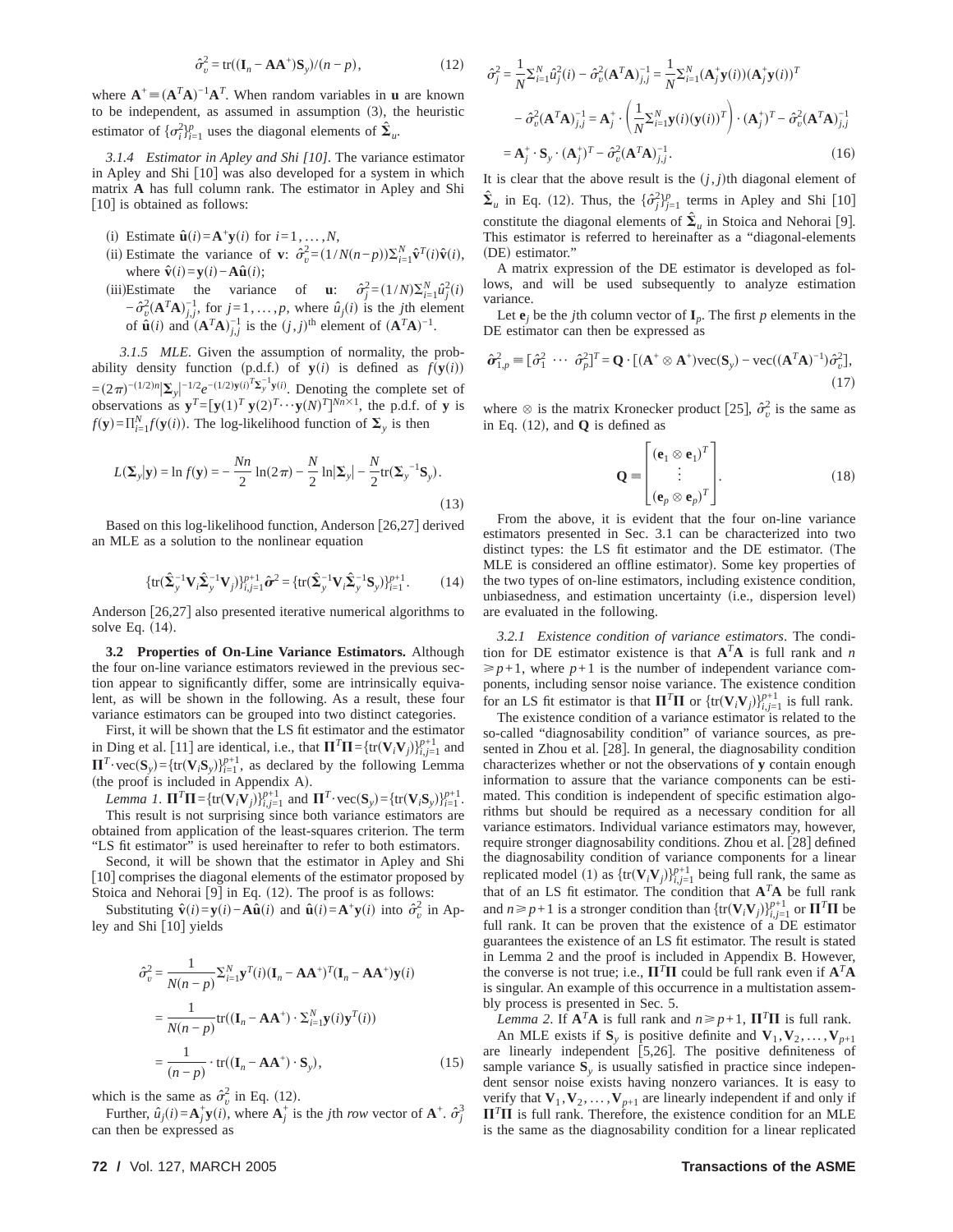model  $(1)$  and likewise an LS fit estimator.

*3.2.2 Unbiasedness of variance estimators*. When **u** and **v** are assumed to be zero-mean vectors,  $E(S_y) = \sum_{y}$ , i.e.,  $S_y$  is the unbiased estimate of  $\Sigma_{\nu}$ , where  $E(\cdot)$  is the expectation operator. From Eq.  $(11)$ , it can be readily seen that the LS fit estimator is unbiased.

The unbiasedness of a DE estimator can be more easily determined from Eq. (12) than from Eq. (17). Note that  $E(\hat{\sigma}_v^2)$  $=$  tr( $(I_n - AA^+) \Sigma_y$ )/ $(n-p)$ ). Applying Eq. (5) yields

$$
E(\hat{\sigma}_v^2) = \text{tr}((\mathbf{I}_n - \mathbf{A}\mathbf{A}^+)(\mathbf{A}\Sigma_u\mathbf{A}^T + \sigma_v^2\mathbf{I}_n))/(n - p)
$$
  
\n
$$
= \sigma_v^2 \cdot {\text{tr}(\mathbf{I}_n) - \text{tr}(\mathbf{A}\mathbf{A}^+)}/(n - p)
$$
  
\n
$$
= \sigma_v^2 \cdot {\text{tr}(\mathbf{I}_n) - \text{tr}((\mathbf{A}^T\mathbf{A})^{-1}\mathbf{A}^T\mathbf{A})}/(n - p)
$$
  
\n
$$
= \sigma_v^2 \cdot {\text{tr}(\mathbf{I}_n) - \text{tr}(\mathbf{I}_p)}/(n - p)
$$
  
\n
$$
= \sigma_v^2.
$$
 (19)

The expectation of  $\hat{\Sigma}_u$  is then taken as

$$
E(\hat{\boldsymbol{\Sigma}}_u) = \mathbf{A}^+ \boldsymbol{\Sigma}_y \mathbf{A}^{+T} - E(\hat{\sigma}_v^2) \cdot (\mathbf{A}^T \mathbf{A})^{-1}.
$$
 (20)

Utilizing the results from Eqs.  $(5)$  and  $(19)$ , it is easy to show that  $E(\Sigma_u) = \Sigma_u$ . Thus, the DE estimator is unbiased.

Although an MLE is generally biased, it is asymptotically unbiased. On-line estimators have a distinct advantage over an MLE with respect to unbiasedness when the sample size is not large. Nevertheless, the MLE bias is not pertinent here since only online estimators are being compared. MLE is utilized simply to provide a performance reference for comparing estimation uncertainty, i.e., the dispersion level, as discussed in the following.

*3.2.3 Dispersion of variance estimators*. Variance estimator dispersion is characterized herein by the trace of its variancecovariance matrix, i.e.,  $var_{ML,DE, \text{or}LS} \equiv \text{tr}(Cov(\hat{\sigma}_{ML,DE, \text{or}LS}^2))$ . The same criterion has been used for a composite comparison of variance estimation in Corbeil and Searle  $[13]$ . Since the MLE will be used as the reference for comparison of DE and LS fit estimators, MLE dispersion is also presented.

First, the variance of  $\hat{\sigma}_v^2$  for a DE estimator is derived as

$$
Var(\hat{\sigma}_v^2) = \frac{2\sigma_v^4}{N(n-p)},
$$
\n(21)

where  $Var(\cdot)$  is the variance of a random variable. The complete derivation is given in Appendix C. Using Eq. (17), var<sub>DE</sub> can be calculated as

$$
\text{var}_{DE} = \text{tr}(Cov(\hat{\sigma}_{1,p}^2)) + Var(\hat{\sigma}_v^2) = \frac{1}{N} \text{tr}(\mathbf{P}_1(\mathbf{I}_{n^2} + \mathbf{K}_n)(\mathbf{\Sigma}_y \otimes \mathbf{\Sigma}_y)\mathbf{P}_1^T)
$$

$$
- \frac{1}{N(n-p)} \text{tr}(\mathbf{P}_1(\mathbf{I}_{n^2} + \mathbf{K}_n)(\mathbf{\Sigma}_y \otimes \mathbf{\Sigma}_y)\mathbf{P}_3^T)
$$

$$
+ \text{tr}(\mathbf{P}_2\mathbf{P}_2^T)\frac{2\sigma_v^4}{N(n-p)} + \frac{2\sigma_v^4}{N(n-p)}, \qquad (22)
$$

where  $\mathbf{P}_1 = \mathbf{Q} \cdot (\mathbf{A}^+ \otimes \mathbf{A}^+), \ \mathbf{P}_2 = \mathbf{Q} \cdot \text{vec}((\mathbf{A}^T \mathbf{A})^{-1}), \ \mathbf{P}_3 = \mathbf{P}_2 \cdot (\text{vec}(\mathbf{I}_n))$  $(-AA^+ )^T$ , and  $\mathbf{K}_n$  is as defined in Magnus and Neudecker [29]. The complete derivation of Eq.  $(22)$  is given in Appendix D.

Similarly, the var<sub>LS</sub> for the LS fit estimator in Eq.  $(11)$  is

$$
\text{var}_{LS} = \text{tr}(Cov(\hat{\sigma}_{LS}^2)) = \frac{1}{N} tr(\Pi^+(\mathbf{I}_{n^2} + \mathbf{K}_n)(\mathbf{\Sigma}_y \otimes \mathbf{\Sigma}_y)(\Pi^+)^T).
$$
\n(23)

The covariance matrix of an MLE is approximated by the inverse of its Fisher information matrix  $[6]$ , given as

$$
\mathbf{\Psi}(\hat{\boldsymbol{\sigma}}_{ML}^2) \equiv -E \bigg( \left\{ \frac{\partial^2 L(\mathbf{\Sigma}_y | \mathbf{y})}{\partial \sigma_i^2 \partial \sigma_j^2} \right\}_{i,j=1}^{p+1} \bigg). \tag{24}
$$

Thus,  $var_{ML}$  is approximated as

$$
\text{var}_{ML} \approx \text{tr}(\mathbf{\Psi}^{-1}) = \frac{2}{N} \text{tr}\{ (\{\text{tr}(\mathbf{\Sigma}_y^{-1} \mathbf{V}_i \mathbf{\Sigma}_y^{-1} \mathbf{V}_j)\}_{i,j=1}^{p+1})^{-1} \}. \tag{25}
$$

It should be noted that the sample size *N* has the same effect on the dispersion of all three estimators for Eqs.  $(22)$ ,  $(23)$ , and  $(25)$ .

### **4 Performance Comparison and Selection Guidelines for On-Line Estimators**

The performance of the two types of on-line variance estimators is compared in this section. Since DE and LS fit estimators are both unbiased, estimator dispersion is employed as the criterion for performance comparison. One objective of this comparison is to determine the condition under which the LS fit and DE estimators may be effective alternatives to MLE for on-line variance estimation. LS fit and DE estimators can be computed using their closed-form expressions and, consequently, should require less computation time than the MLE. The primary disadvantage of the LS fit or DE estimator is that either may demonstrate unacceptably higher variances than MLE. var $_{ML}$  is used as the reference for this performance comparison. The relative difference between a DE (or LS) estimator and an MLE is characterized by the percentage difference (Diff), defined as

$$
Diff_{DE(\text{or}LS)\text{vs}ML} = \frac{\text{var}_{DE(LS)} - \text{var}_{ML}}{\text{var}_{ML}} \times 100\% \tag{26}
$$

A direct analytical comparison of variance estimators is difficult, if not impossible. To address this issue, a general understanding of the performance of DE and LS fit estimators is provided, followed by a numerical evaluation to illustrate the conclusions of this study.

An LS fit or DE estimator becomes an MLE estimator under special conditions. A DE estimator is an MLE in a noise free environment; i.e., when  $\sigma_v^2 = 0$ . In this case, when a DE estimator exists, observation of  $y(i)$  is equivalent to direct observation of  $\mathbf{u}(i)$ . The sample variances computed from direct observation of  $\mathbf{u}(i)$ ,  $i=1,\ldots,N$ , are the maximum likelihood estimators of  $\{\sigma_j^2\}_{j=1}^p$ . Under noise-free conditions, the diagonal elements of  $\hat{\Sigma}_u$ (defined in Eq.  $(12)$ ) are the same as the sample variances of **.** Therefore, a DE estimator is the MLE of  $\{\sigma_j^2\}_{j=1}^p$ . In contrast, an LS fit estimator becomes an MLE when the signal **u** is not random. Randomness in **y** is due solely to sensor noise; i.e.,  $\Sigma_u = 0$ but  $\sigma_v^2 \neq 0$ . This equivalence can be easily demonstrated by substituting  $\hat{\Sigma}_y = \hat{\sigma}_v^2 \mathbf{I}_n$  into Eq. (14) (ML equation). The results for  $\hat{\sigma}_v^2$ will be the same as those obtained from Eq.  $(8)$  (LS fit equation).

Hence, the LS fit and DE estimators are two extreme cases of the MLE. It is expected that a DE estimator will perform as well as an MLE when sensor noise is relatively small, while an LS fit estimator will perform as well as an MLE when sensor noise is dominant in the process. In order to characterize sensor noise dominance, an average signal-to-noise ratio (SNR) is defined as follows:

$$
SNR = \frac{\text{tr}(\Sigma_u)}{p \cdot \sigma_v^2},\tag{27}
$$

where  $tr(\Sigma_u)/p = \sum_{i=1}^p \sigma_i^2/p$  is the average signal power and  $\sigma_v^2$  is the sensor noise power.

In addition to the SNR, the structure of matrix **A** will also affect the estimator variance. However, since the existence of matrix **A** in dispersion indicators  $(22)$ ,  $(23)$ , and  $(25)$  is complicated, it is recommended that the percentage difference (*Diff*) versus SNR be plotted for a given matrix  $A$  using Eqs.  $(22)$ ,  $(23)$ , and  $(25)$ . As an example, let  $n=6$ ,  $p=3$ , and matrix **A** be

#### **Journal of Dynamic Systems, Measurement, and Control MALL ACCONST MARCH 2005, Vol. 127 / 73**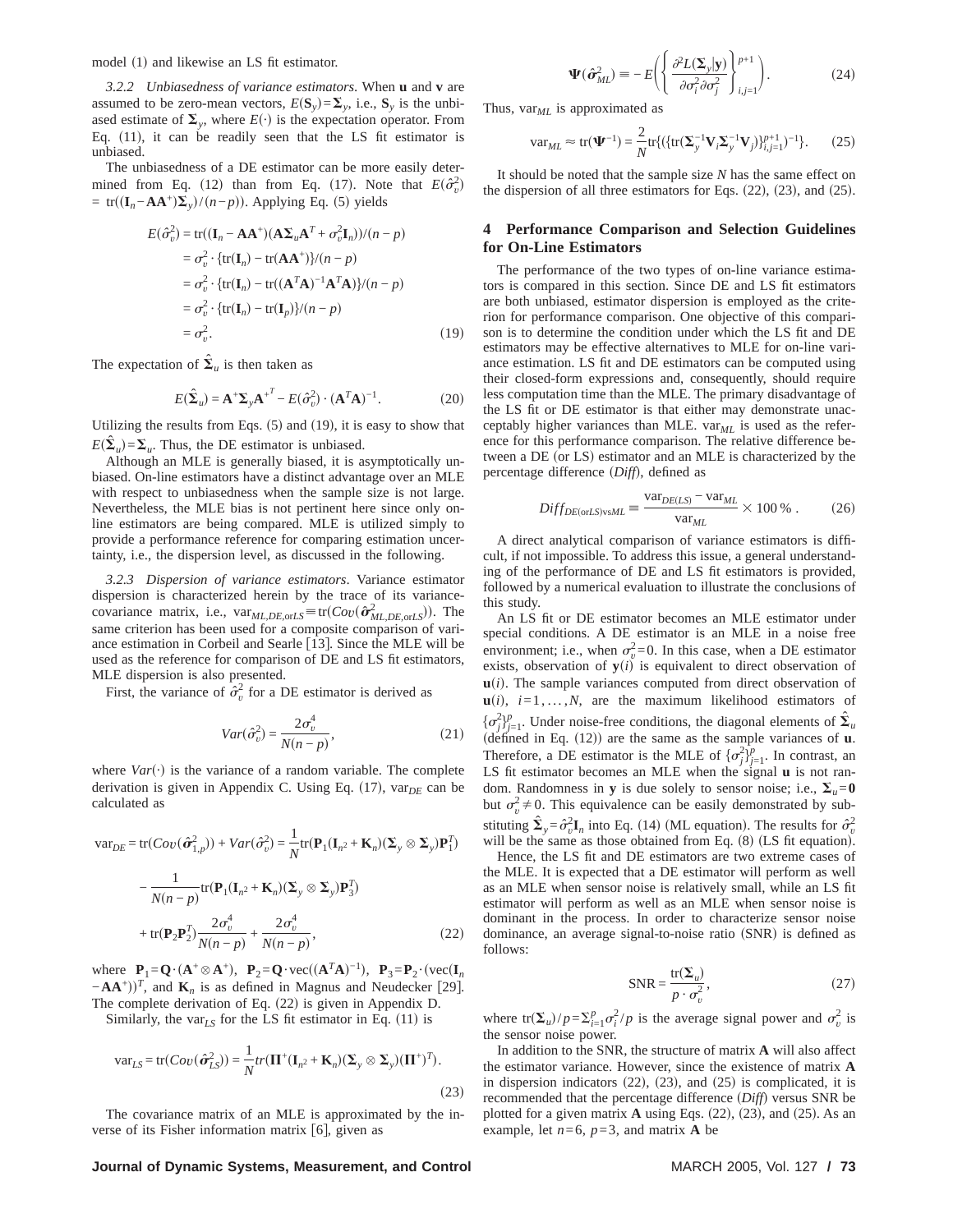

**Fig. 4 OC curves for DE and LS fit estimators**

$$
\mathbf{A}^T = \begin{bmatrix} 1 & 1 & 0 & 0 & 0 & 0 \\ -1 & -1 & 1 & 1 & -1 & -1 \\ 0 & 0 & 0 & 0 & 1 & 1 \end{bmatrix}.
$$
 (28)

for which the SNR range is selected to be 0.01, ~100. This SNR range is achieved by fixing  $\sigma_v^2$  at unit variance, while varying the value of tr( $\Sigma_u$ ). While the components  $\sigma_i^2$  in  $\Sigma_u$  can take different values for a given  $tr(\Sigma_u)$ , for this case all  $\sigma_i^2$  are assigned equal values; i.e.,  $\sigma_i^2 = \text{tr}(\Sigma_u)/p$ . For instance, if SNR=1, given  $\sigma_v^2 = 1$ , then tr( $\Sigma_u$ )=1. Subsequently,  $\sigma_i^2$ =0.333 for *i*=1, ..., 3.

*Diff* versus SNR for both DE versus ML and LS versus ML are plotted in Fig. 4. Figure 4 provides a quantitative characterization of the relationship between the two estimators, and is consistent with the general concept described in the preceding. The graphs in Fig. 4 are referred to as the OC curves for DE and LS fit estimators. In practice, the curves are plotted for a given matrix **A** to determine the SNR range over which a DE or an LS fit estimator demonstrates acceptable performance compared with an MLE. With respect to matrix  $A$  in Eq.  $(28)$ , the point at which the DE and LS fit estimators exhibit the same performance is approximately SNR=1 (SNR=10<sup>0</sup>). If 10% is selected as the maximum allowed difference from an MLE, then a DE estimator is a good alternative for an MLE when  $SNR > 2$ . Similarly, an LS fit estimator is an effective alternative when  $SNR < 0.2$ .

The characteristic relationship between the two types of estimators illustrated in Fig. 4 is by and large true for most system designs exhibiting the general structure of matrix **A**. For some special structures of matrix **A**, however, there are cases where a DE and/or LS fit estimator could be exactly the same as an MLE, regardless of the SNR value. The general conditions concerning the effects of matrix **A** merit further study since the results can lead to more effective design of the system structure of matrix **A**, and subsequently lead to more efficient and accurate estimation of variance components.

To this point, discussion and methodology development has progressed under the assumption that **u** is of a zero mean. When **u** has a nonzero unknown mean, model  $(1)$  can be expressed as

$$
\mathbf{y}(i) = \mathbf{A}\boldsymbol{\mu}_u + \mathbf{A}\tilde{\mathbf{u}}(i) + \mathbf{v}(i), \quad i = 1, 2, ..., N,
$$
 (29)

where  $\mu_u$  is an unknown mean and  $\tilde{u}$  is the zero-mean random vector. The variance components to be estimated are associated with  $\tilde{u}$ . With respect to DE and LS fit estimators, Eqs.  $(8)$ ,  $(11)$ , and (17) can still be employed by replacing  $S_y$  with the sample covariance matrix for samples having a nonzero mean; e.g.,

$$
\mathbf{S}_y = \frac{1}{N-1} \sum_{i=1}^N (\mathbf{y}(i) - \overline{\mathbf{y}})(\mathbf{y}(i) - \overline{\mathbf{y}})^T, \tag{30}
$$

where  $\bar{y}$  is the sample mean of **y**. The resulting estimators are unbiased, and their existence conditions do not change. Again, the general behavior presented in the preceding performance comparison is still valid—the same procedures can be used to develop similar OC curves. A summary comparison of the two types of estimators is given in Table 1.

#### **5 Case Study**

The automotive body assembly process described in Sec. 1 is used in the following for case study analysis. Two cases are presented: (1) an assembly process involving only one station in which both assembly and inspection operations are performed; and  $(2)$  a two-station assembly process in which the assembly operation is performed at the first station and the inspection performed at the second station.

**5.1 Single-Station Assembly Process.** A single-station automotive body assembly process is described and modeled in Apley and Shi [10] Sec. 4. For this particular problem, there are nine measurements  $(n=9)$  and three independent variation sources  $(p)$  $=$ 3). The associated matrix **A** given by Apley and Shi [10] is

$$
\mathbf{A}^T = \begin{bmatrix} .093 & 0 & -.093 & .093 & 0 & .647 & -.370 & 0 & .647 \\ .577 & 0 & 0 & .577 & 0 & 0 & .577 & 0 & 0 \\ -.120 & 0 & .843 & -.120 & 0 & -.120 & .482 & 0 & -.120 \\ (31) & 0 & 0 & 0 & 0 & 0 & 0 \\ 0 & 0 & 0 & 0 & 0 & 0 & 0 \\ 0 & 0 & 0 & 0 & 0 & 0 & 0 \\ 0 & 0 & 0 & 0 & 0 & 0 & 0 \\ 0 & 0 & 0 & 0 & 0 & 0 & 0 \\ 0 & 0 & 0 & 0 & 0 & 0 & 0 \\ 0 & 0 & 0 & 0 & 0 & 0 & 0 \\ 0 & 0 & 0 & 0 & 0 & 0 & 0 \\ 0 & 0 & 0 & 0 & 0 & 0 & 0 \\ 0 & 0 & 0 & 0 & 0 & 0 & 0 \\ 0 & 0 & 0 & 0 & 0 & 0 & 0 \\ 0 & 0 & 0 & 0 & 0 & 0 & 0 \\ 0 & 0 & 0 & 0 & 0 & 0 & 0 \\ 0 & 0 & 0 & 0 & 0 & 0 & 0 \\ 0 & 0 & 0 & 0 & 0 & 0 & 0 \\ 0 & 0 & 0 & 0 & 0 & 0 & 0 \\ 0 & 0 & 0 & 0 & 0 & 0 & 0 \\ 0 & 0 & 0 & 0 & 0 &
$$

Matrix **A** in this example is of full column rank and  $n > p+1$ , suggesting that both DE and LS fit estimators are applicable. The OC curve for this system design is presented in Fig. 5.

In order to evaluate the performance of variance estimators, the SNR is first estimated from engineering design specifications. The sensor used in this example is a type of noncontact coordinate sensor having a regular precision. The specified sensor accuracy is  $(6\sigma)_{sensor}=0.1$  mm. In contrast, the tolerance of the pinhole contact is roughly 0.2 mm. If the tolerance is approximated by the six-sigma value, then  $(6\sigma)_{locator}=0.2$  mm, implying that the repeatability of a malfunctioning locator will have a six-sigma value

**Table 1 Summarized comparison of on-line variance estimators**

|                        | DE estimator                                                                                 | LS fit estimator                                                                    |
|------------------------|----------------------------------------------------------------------------------------------|-------------------------------------------------------------------------------------|
| Definition             | Equations $(12)$ and $(17)$<br>• Closed-form solution, computationally                       | Equations (8) and (11)<br>• Closed-form solution, computationally                   |
| Pros                   | efficient.<br>• Unbiased.                                                                    | efficient.<br>• Unbiased.                                                           |
|                        | • Close to MLE when SNR large                                                                | • Same as MLE if $SNR = 0$ .                                                        |
| Cons                   | • Performance deteriorates in noisy<br>environment (small SNR).                              | • Performs much worse than a DE estimator<br>and an MLE for a large SNR.            |
| Existence<br>condition | • $A^T A$ full rank and $n \geq p+1$ . Stronger<br>condition than that $\Pi^T\Pi$ full rank. | • $\Pi^T\Pi$ full rank. Estimator may exist when<br>${\bf A}^T{\bf A}$ is singular. |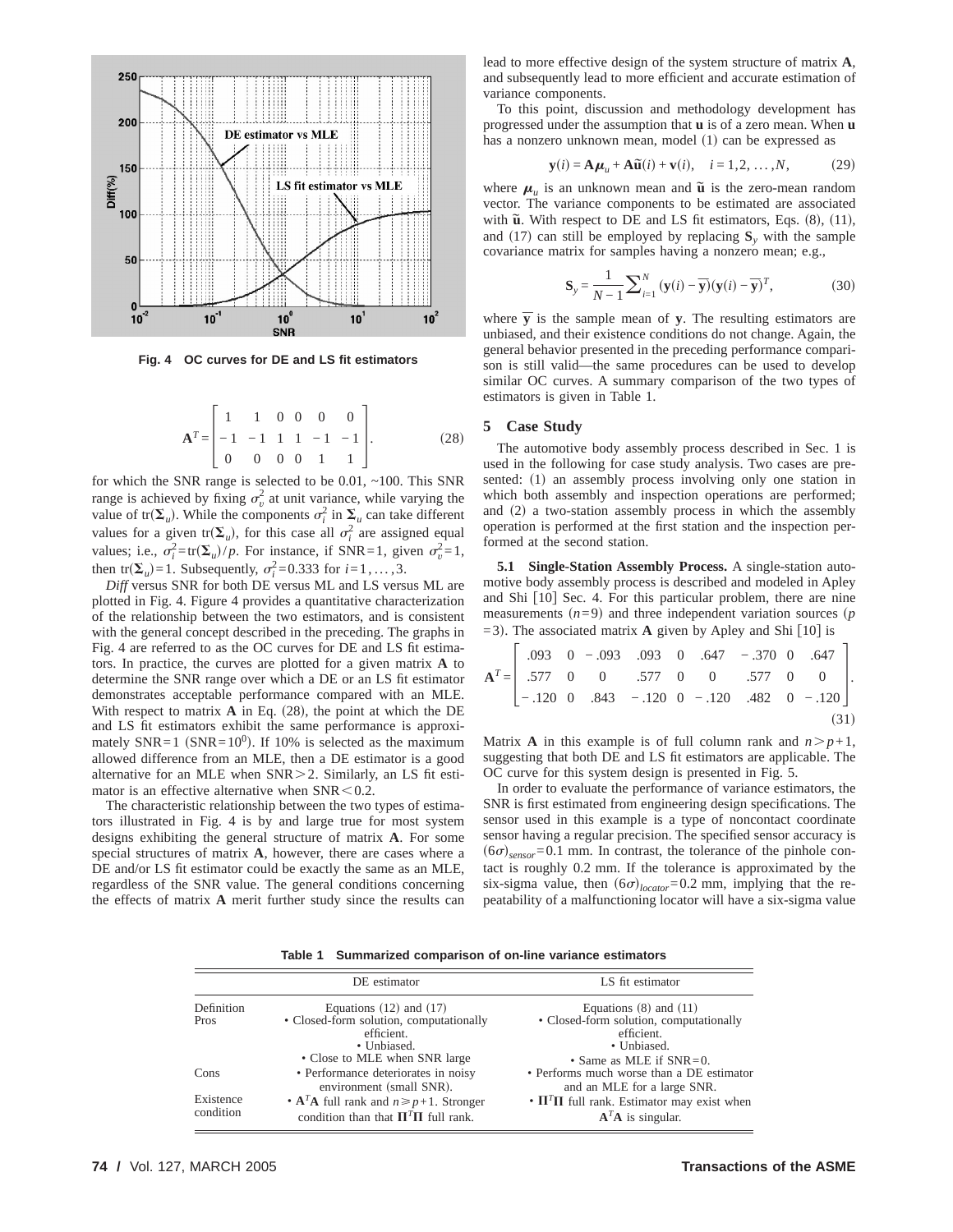

Fig. 5 OC curves for the linear system with A as in Eq. (31)

larger than 0.2 mm. Based on this approximation, SNR  $\geqslant \left(\frac{6\sigma}{\text{100\,k} \cdot \text{100}}\right)^2 = 4$ . Given an SNR of around 4, a DE estimator can exhibit a 1% difference from an MLE in terms of estimation variance, whereas the difference for an LS fit estimator would be around 18%.

To determine if meaningful guidance can be obtained from the OC curve, a simulation (500 trials) was performed with variance components  $\sigma^2 = [0.0011 \ 0.0025 \ 0.0044 \ 0.0006]$  (including sensor noise) and a sample size of  $N=25$ . The results from the two on-line variance estimators are compared in Table 2. MLE results are also included in Table 2 as a reference. The first row in Table

 $2(\vec{\delta}^2)$  presents the sample average of variance estimation from all three estimators and indicates that both the DE and LS fit estimators are unbiased. The bias of the MLE in this example is not noticeable. Table 2, Row 2 details the sample variance of each estimator. The computed *Diff* values (Row 3) are near those predicted by the OC curve. The simulation result confirms our conclusion from the OC curve. The small difference between simulation results and the OC curve is due to the fact that the MLE variance in Eq.  $(25)$  is actually a large sample approximation. In real circumstances, the sample size may not satisfy the large sample requirement.

**5.2 Multistation Assembly.** Figure 6 depicts a two-station process, derived as a segment of the simplified automotive body assembly process offered in Ding et al. [11]. In this example, three workpieces are welded together at Station I, with the first workpiece, a subassembly from prior assembly operations, consisting of two components. Once welding operations are completed, the entire assembly is transferred to a dedicated in-process OCMM station (Station II) for inspection. The nine points at which measurements are taken are indicated in Fig.  $6(b)$ . High-precision laser-optic coordinate sensors are used to measure two directional coordinates at each measurement point; therefore, *n*=18. Since the dedicated OCMM station is assumed to be always well maintained, only those variation sources associated with locators on



**Fig. 6 A two-station assembly process**

Station I are considered. Fixturing variation sources are marked from 1 to 9 in Fig.  $6(a)$ ; 1 through 3 represent fixturing variations in the *x* direction and 4 through 9 are variations in the *z* direction. Hence,  $p_x = 3$ ,  $p_z = 6$ , and  $p = p_x + p_z = 9$ .

Since this process involves more than one station, the statespace modeling approach outlined in Sec. 2 is employed to generate the variation propagation model. A detailed modeling procedure for this example can be found in Jin and Shi  $\lceil 18 \rceil$  and specific model parameters are given in Ding et al. [11]. The state-space model was converted to a linear replicated model as

$$
\mathbf{y}(i) = \mathbf{A}\mathbf{u}(i) + \mathbf{v}(i) = [\mathbf{A}_x \quad \mathbf{A}_z] \mathbf{u}(i) + \mathbf{v}(i), \quad i = 1, 2, \dots N,
$$
\n(32)

where  $\mathbf{A}_x$  and  $\mathbf{A}_z$  are two blocks in matrix  $\mathbf{A}_x$ , corresponding to horizontal and vertical fixturing variations, respectively. The numerical expression of matrix **A** is included in Appendix E. For the purposes of this case study, it was assumed that only horizontal variance sources or vertical sources exist, so that only  $A<sub>x</sub>$  or  $A<sub>z</sub>$  is needed for variance estimation. This simplified treatment is employed only to demonstrate different variance estimator performances. Similarly, both horizontal and vertical variance sources can be simultaneously estimated using the entire **A** matrix. First  $\mathbf{A}_x \in \text{Re}^{18 \times 3}$  is evaluated.  $\mathbf{A}_x^T \mathbf{A}_x$  is

$$
\mathbf{A}_{x}^{T} \mathbf{A}_{x} = \begin{bmatrix} 4 & -2 & -2 \\ -2 & 2 & 0 \\ -2 & 0 & 2 \end{bmatrix},
$$
 (33)

which has a rank of 2. In this case,  $A_x^T A_x$  is singular, illustrating a critical aspect of many multistation processes, i.e., matrix **A** often does not have full column rank.

In this singular system, the DE estimator cannot be used. The existence of an LS fit estimator is dependent on the rank of  $\mathbf{\Pi}_{x}^{T} \mathbf{\Pi}_{x}$ , where  $\Pi$ <sub>x</sub>= $\pi$ (**A**<sub>x</sub>) vec(**I**<sub>n</sub>)</sub>]. In this case,

$$
\mathbf{H}_{x}^{T} \mathbf{H}_{x} = \begin{bmatrix} 16 & 4 & 4 & 4 \\ 4 & 4 & 0 & 2 \\ 4 & 0 & 4 & 2 \\ 4 & 2 & 2 & 18 \end{bmatrix}, \tag{34}
$$

Table 2 Comparison of three estimators for linear system with A as in Equation (31)

|                                                    | DE                                                                  | LS fit                                                              | MLE                                                             |
|----------------------------------------------------|---------------------------------------------------------------------|---------------------------------------------------------------------|-----------------------------------------------------------------|
| $\hat{\sigma}^2$                                   | $[0.0011 \ 0.0025 \ 0.0044]$<br>$0.0006$ ]<br>$3.20 \times 10^{-6}$ | $[0.0011 \ 0.0025 \ 0.0044]$<br>$0.0006$ ]<br>$3.58 \times 10^{-6}$ | $[0.0011 \ 0.0025 \ 0.0044]$<br>0.0006<br>$3.17 \times 10^{-6}$ |
| $tr(Cov(\hat{\boldsymbol{\sigma}}^2))$<br>Diff (%) | 1.1%                                                                | 13.1%                                                               |                                                                 |

Note: The true values of  $\sigma^2 = [0.0011 \, 0.0025 \, 0.0044 \, 0.0006]$ .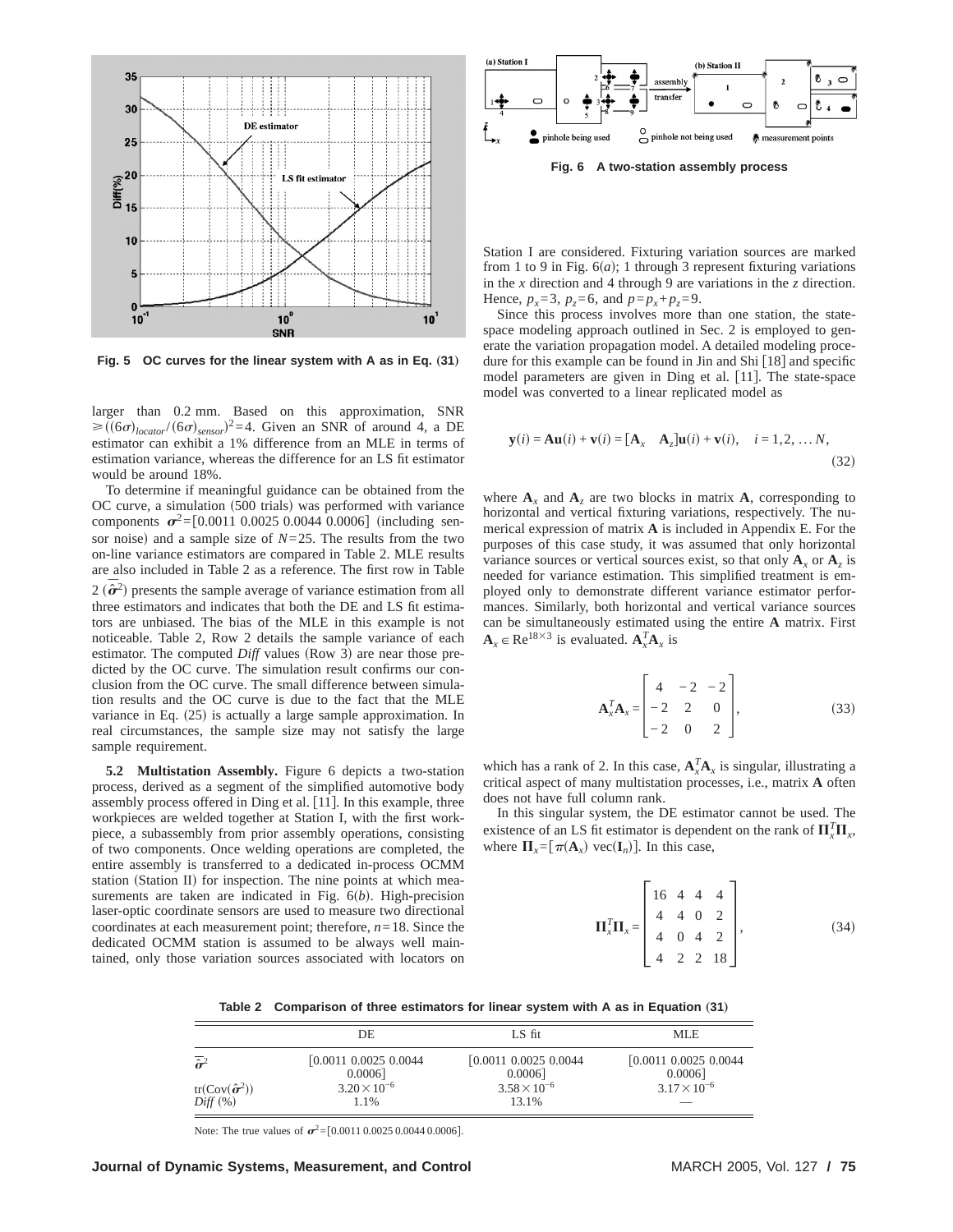

**Fig. 7** OC curves for  $A_x$  and  $A_z$ 

which is of full rank. Hence, an LS fit estimator exists. The OC curve for the LS fit estimator is given in Fig. 7, a roughly flat line near the *Diff*=0 value. As a result, to estimate variance location in the  $x$  direction, an LS fit estimator can be used in place of an MLE.

The same evaluation is performed for  $A_z \in \text{Re}^{18 \times 6}$ . Likewise,  $\mathbf{A}_z^T \mathbf{A}_z$  is also singular (rank=5), however,  $\mathbf{\Pi}_z^T \mathbf{\Pi}_z$  (defined similarly as  $\Pi_x^T \Pi_x$ ) is full rank. For convenience  $\mathbf{A}_z^T \mathbf{A}_z$  and  $\mathbf{B}_z^T \Pi_z$  are not computed here, although the OC curve for **A***<sup>z</sup>* is also given in Fig. 7. Unfortunately, when the SNR is large, the LS fit estimator for a system having  $A<sub>z</sub>$  can exhibit an unacceptable deterioration from the preferred MLE performance. Hence, the LS fit estimator may not be appropriate for use in estimating variance location in the *z* direction, depending on the amplitude of the process SNR.

In this multistation example, a dedicated OCMM station houses highly accurate coordinate sensors with  $(6\sigma)_{sensor}=0.02$  mm. The tolerance for fixture locators is the same as before, resulting in an  $SNR = 100$ . Thus, the variance of an LS fit estimator can be as much as 80% greater than that of an MLE. Again, 500 simulation trials were run with  $N=25$ . The variance estimation sample average (Table 3, Row 1) indicates that the LS fit estimators are unbiased and the bias of the MLE is not noticeable. The *Diff* values are also near those obtained from the OC curve. Hence, the behavior of the OC curve in Fig. 7 is verified by the simulation results given in Table 3.

**5.3 Computation Time.** As mentioned earlier, computation of an MLE typically involves an iterative procedure and can be expensive for a large-scale system and a moderately large sample size. The required computation time was recorded for the three estimators in each of the above case examples for sample sizes of  $N=10$ , 25, 50, 75, and 100. Estimators were computed using MAT-LAB, consequently a relatively longer time was required than similar computation using C or FORTRAN programming. However, the objective here is to determine the relative performance between estimators. The time-recording accuracy in MATLAB is 0.01 s; therefore, computation time is reported as " $<$ 0.01 s" if the returned algorithm execution time is zero. All algorithms are executed using the same computer platform (Pentium™ III CPU operating at  $1.0$  GHz).

The single-station case example entailed the simplest computational burden. In this case, the dimension of matrix **A** is  $9 \times 3$ , representing a single rigid part with three coordinate sensors. The required computation time for all LS fit and DE estimators was

| Table 3 Simulation comparison of LS fit and ML estimators                       |                                                                               |                                                      |                                                                           |                                                                                        |  |  |  |
|---------------------------------------------------------------------------------|-------------------------------------------------------------------------------|------------------------------------------------------|---------------------------------------------------------------------------|----------------------------------------------------------------------------------------|--|--|--|
|                                                                                 | LS fit $(A_r)$                                                                | MLE $(A_{r})$                                        | LS fit $(A_7)$                                                            | MLE $(A_7)$                                                                            |  |  |  |
| $\bar{\hat{\sigma}}^2$                                                          | [0.0045, 0.0003]<br>$0.0003$ 1.11 $\times$ 10 <sup>-5</sup> ]                 | [0.0045, 0.0003]<br>$0.0003$ $1.11 \times 10^{-5}$ ] | [0.0005 0.0005 0.0014]<br>0.0025 0.0005 0.0005<br>$1.15 \times 10^{-5}$ ] | [0.0005 0.0005 0.0014]<br>0.0025 0.0005 0.0005<br>$1.11 \times 10^{-5}$                |  |  |  |
| $tr(Cov(\hat{\boldsymbol{\sigma}}^2))$<br>$Diff\left( % \right)$<br>True values | $1.741 \times 10^{-6}$<br>3.97%<br>$[.0045, 0003, 0003, 1.11 \times 10^{-5}]$ | $1.675 \times 10^{-6}$                               | $1.678 \times 10^{-6}$<br>75.93%                                          | $0.954 \times 10^{-6}$<br>$[.0005, 0005, 0015, 0025, 0005, 0005, 1.11 \times 10^{-5}]$ |  |  |  |



Fig. 8 Computation time for MLE (s)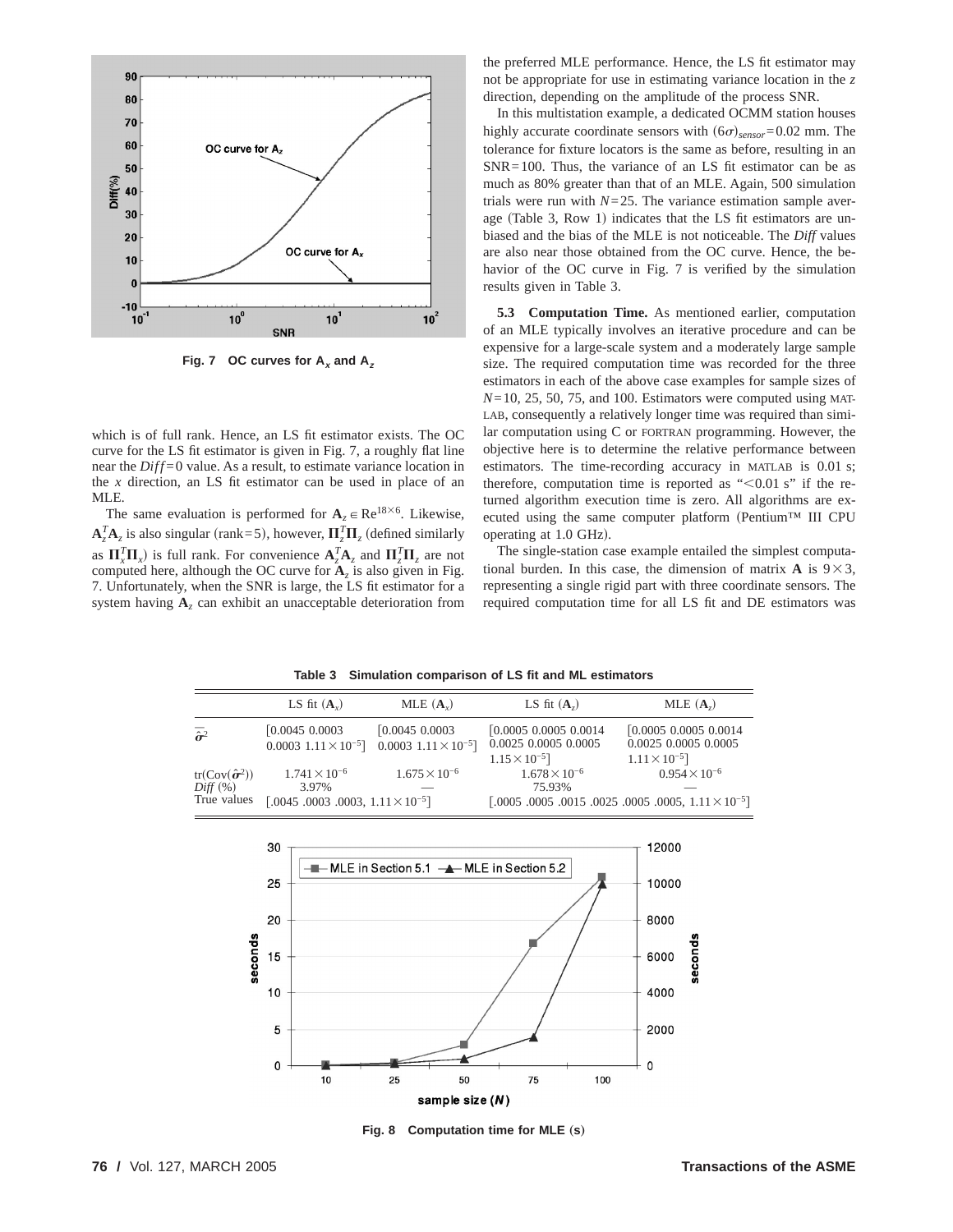$< 0.01$  s. The computation time required for the MLE is presented in Fig. 8, reading from the left vertical axis. For this simple single part case, the MLE computation time is minimal: roughly 26 s for a sample size of *N*=100. The MLE computation requirement is, however, much larger than that of either type of on-line estimator, and exhibits a nonlinear (exponential) increase as the sample size increases.

The second case study represents a moderately complex process with multiple stations. The dimension of matrix  $A$  is  $18 \times 9$ . The values in matrix **A** were modified slightly to obtain a matrix of full rank to test DE estimator computation for this example. The computation times for both DE and LS fit estimators remained  $<$ 0.01 s for all sample sizes. The required MLE computation time for this example is also given in Fig. 8, reading from the right vertical axis. It is observed that for this two-station process, MLE computation time for  $N=75$  is approximately 26 min (1570 s) and for  $N=100$  MLE computation will require 2 h, 50 min (9967 s), far too long a time for effective use in on-line variance estimation. As before, MLE computation time exponentially increases as sample size increases.

#### **6 Concluding Remarks**

A variance estimator for linear replicated models is of central importance in identifying sources of variation. Variance estimators with closed-form expressions are demonstrably more appropriate for on-line quality control than an MLE, which require multiple numerical iterations to achieve convergence. This paper has exposed the intrinsic relationship among several variance estimators developed for signal processing and quality engineering applications.

The results of study will significantly facilitate efforts supporting root cause analysis by enabling rapid and accurate estimation of underlying variation sources and providing information for corrective action. Shalon et al. [30] and Ceglarek and Shi [31] reported that dimensional problems contribute to roughly two-thirds of quality-related problems during new product launch in automotive and aerospace assembly applications. Timely identification and elimination of variation sources will greatly enhance product quality and significantly reduce launch time. Meanwhile, evaluation of variance estimator properties and comparison of performances will guide the proper use of estimators for different conditions. For example, for the multistation example presented in this paper, fault estimation will fail if a DE estimator is used arbitrarily. In addition, as illustrated in Fig. 4, for a case where  $SNR < 0.1$ , an LS fit estimator exhibits a variance more than three times that of a DE estimator. In other words, a sample size at least three times larger is needed to achieve the same estimation accuracy if an LS fit estimator is used. If an MLE is used, an even longer time may be required to reach a conclusion and the cost of the delay could be prohibitive.

The two-station example used in this study is still relatively simple compared to most actual manufacturing systems. For a full-scale manufacturing system, the necessity of using DE and LS fit estimators for on-line quality control is obvious. For instance, in the automotive industry in-process OCMMs measure each car body produced. Given a body shop with a daily throughput of 1000 units (two shifts), a car body assembly passes through an OCMM station every 2 min. Allocating one minute for actual measurement, roughly one minute is available to the OCMM to make a decision with respect to body assembly acceptance/ process fault identification. In addition, as many as 150 measurements are taken for a full-sized car body at one OCMM station and as many as ten OCMM stations are distributed along an autobody shop assembly line  $[1]$ . The aggregated measurement vector  $\mathbf{y}^T\text{=}[\mathbf{y}_1^T\!\cdots\!\mathbf{y}_M^T]$  (corresponding to Eq. (4)) for a multistation assembly system could have several hundred variables. Given the computation time analysis in Sec. 5.3 it is clear that the computationally expensive MLE is not well suited for high-dimension problems subject to high productivity requirements.

Instances of high data dimension and high throughputs are prevalent in other industries. For example, in a printed circuit board assembly process, throughput can be as high as 4000 units per day, which translates to a window of 20 s or less for both measurement and decision-making action. Polyester film processing  $\lceil 32 \rceil$  involves a total of 308 original variables, although this number can be reduced to 103 variables depending on the empirical knowledge of plant engineers. Given in-process sensors capable of measuring these variables at near real-time, the time pressure for rapid decision-making increases substantially in order to fully utilize new sensor capability. Since a linear model exhibits the same structure as Eq.  $(1)$ , and is often used to describe the input-output relationship for both printed circuit board manufacturing and polyester film processing  $[32,33]$ , the results from this study are likely to be applicable for quality control in systems other than automotive assembly.

#### **Acknowledgment**

The authors gratefully acknowledge financial support from the NSF Engineering Research Center for Reconfigurable Machining Systems under grant EEC95-92125, from the NSF under grants DMI-0217481, DMI-0322147, DMI-0348150, and from the State of Texas Advanced Technology Program under grant 000512- 0237-2003.

#### **Appendix A: Proof of Lemma 1 in Sec. 3.2**

*Proof.* Using the definition of  $\Pi$  in Eq. (11), then

$$
\Pi^{T}\Pi = \begin{bmatrix} \pi(\mathbf{A})^{T}\pi(\mathbf{A}) & \pi(\mathbf{A})^{T}\text{vec}(\mathbf{I}_{n}) \\ \text{vec}(\mathbf{I}_{n})^{T}\pi(\mathbf{A}) & \text{vec}(\mathbf{I}_{n})^{T}\text{vec}(\mathbf{I}_{n}) \end{bmatrix}
$$

$$
= \begin{bmatrix} \pi(\mathbf{A})^{T}\pi(\mathbf{A}) & \pi(\mathbf{A})^{T}\text{vec}(\mathbf{I}_{n}) \\ \text{vec}(\mathbf{I}_{n})^{T}\pi(\mathbf{A}) & n \end{bmatrix}.
$$
(A1)

However, since  $\mathbf{V}_{p+1} = \mathbf{I}_n$ ,  $\{\text{tr}(\mathbf{V}_i \mathbf{V}_j)\}_{i,j=1}^{p+1}$  can be expressed as

$$
\{\operatorname{tr}(\mathbf{V}_i\mathbf{V}_j)\}_{i,j=1}^{p+1} = \begin{bmatrix} \{\operatorname{tr}(\mathbf{V}_i\mathbf{V}_j)\}_{i,j=1}^p & \{\operatorname{tr}(\mathbf{V}_i)\}_{i=1}^p\\ (\{\operatorname{tr}(\mathbf{V}_i)\}_{i=1}^p)^T & n \end{bmatrix} . \tag{A2}
$$

Further, it can be shown that  $\pi(\mathbf{A})^T \pi(\mathbf{A}) = {\text{tr}(\mathbf{V}_i \mathbf{V}_j)}_{i,j=1}^p$  and  $\pi$ (**A**)<sup>*T*</sup>vec(**I**<sub>*n*</sub>)={tr(**V**<sub>*i*</sub>)}<sup>*p*</sup><sub>*i*=1</sub>. Recalling that tr(**AB**)=vec(**A**)<sup>*T*</sup>vec(**B**) for any symmetric matrices  $A$  and  $B$ , the  $(i, j)$ th element in  $\{tr(\mathbf{V}_i \mathbf{V}_j)\}_{i,j=1}^p$  is  $(\text{vec}(\mathbf{a}_i \mathbf{a}_i^T))^T \text{vec}(\mathbf{a}_j \mathbf{a}_j^T)$ . In fact,  $\text{vec}(\mathbf{a}_i \mathbf{a}_i^T)$  is the *i*th column vector in  $\pi(A)$ , leading to the conclusion that  $\pi(\mathbf{A})^T \pi(\mathbf{A}) = {\{\text{tr}(\mathbf{V}_i \mathbf{V}_j)\}_{i,j=1}^p}.$ 

Following the same procedure,  $\{\text{tr}(\mathbf{V}_i\mathbf{S}_y)\}_{i=1}^p$  $=\{(\text{vec}(\mathbf{a}_i\mathbf{a}_i^T))^T \cdot \text{vec}(\mathbf{S}_y)\}_{i=1}^p = \pi(\mathbf{A})^T \text{vec}(\mathbf{S}_y)$ . Then,  $\pi(\mathbf{A})^T \text{vec}(\mathbf{I}_n)$  $=\{\text{tr}(\mathbf{V}_i)\}_{i=1}^p$  constitutes a special case when  $\mathbf{S}_y = \mathbf{I}_n$ . Moreover,  $\Pi^T \cdot \text{vec}(\mathbf{S}_y) = \{\text{tr}(\mathbf{V}_i \mathbf{S}_y)\}_{i=1}^{p+1}$  immediately results following a similar matrix partition as in Eqs.  $(A1)$  and  $(A2)$ .

#### **Journal of Dynamic Systems, Measurement, and Control MALL ACCONST MARCH 2005, Vol. 127 / 77**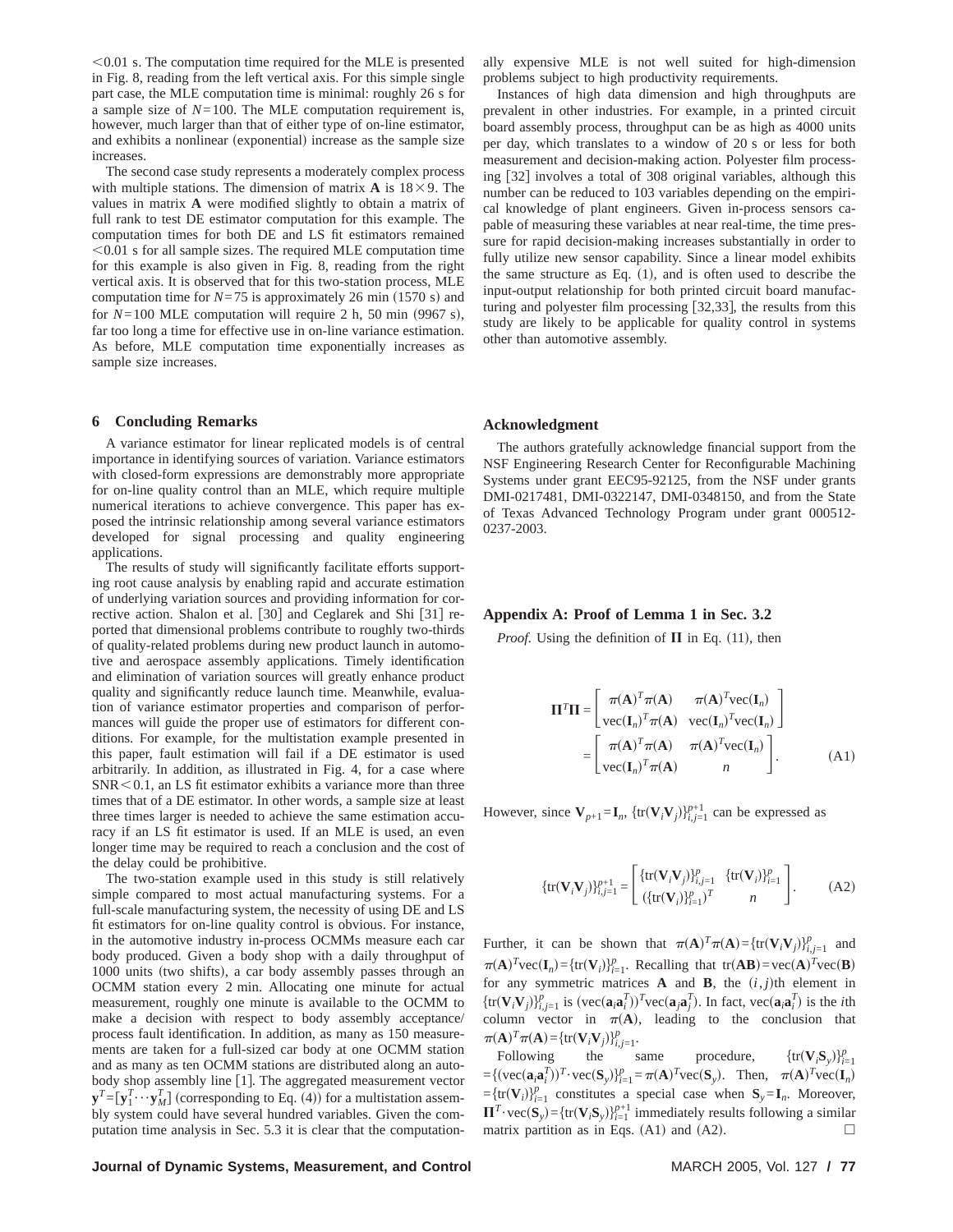#### **Appendix B: Proof of Lemma 2 in Sec. 3.2**

*Proof.* According to the definition of  $\Pi$  in Eq. (11),  $\Pi$  can be partitioned as

$$
\Pi = \begin{bmatrix} \Pi_1 & \mathbf{e}_1 \\ \vdots & \vdots \\ \Pi_i & \mathbf{e}_i \\ \vdots & \vdots \\ \Pi_n & \mathbf{e}_n \end{bmatrix},
$$
(A3)

where  $e_i$  is the *i*th column vector of an identity matrix of size *n* and  $\Pi_i$  is the *i*th row block defined as

$$
\mathbf{\Pi}_{i} = \begin{bmatrix} \mathbf{a}^{i} \mathbf{a}^{1} \\ \vdots \\ \mathbf{a}^{i} \mathbf{a}^{n} \end{bmatrix} .
$$
 (A4)

Furthermore, Eq.  $(A4)$  can be expressed as

$$
\mathbf{\Pi}_i = [a_{i1} \cdot \mathbf{a}_1 \ a_{i2} \cdot \mathbf{a}_2 \ \cdots \ a_{ip} \cdot \mathbf{a}_p] \tag{A5}
$$

where  $a_{ij}$  is the  $(i, j)$ th element in **A** and  $a_i$  is the *i*th column vector of **A**. Given that **A** is of full column rank, the  $\{\mathbf{a}_i\}_{i=1}^p$ 's are linearly independent. For this reason, the columns in  $\Pi_i$  are also linearly independent, leading to the conclusion that the first *p* columns in  $\Pi$  are also linearly independent. Assume the first  $p$ columns in  $\Pi$  are a linear combination of the  $(p+1)$ th column. Then,  $\exists$  a nontrivial vector  $\boldsymbol{\alpha} = [\alpha_1 \cdots \alpha_{p+1}]^T$  such that

$$
\sum_{j=1}^{p} \alpha_j a_{ij} \cdot \mathbf{a}_j + \alpha_{p+1} \cdot \mathbf{e}_i = \mathbf{0} \text{ for } i = 1, ..., n,
$$
 (A6)

Denoting  $\Lambda = diag{\alpha_1 \cdots \alpha_p}$ , Eq. (A6) can be written as

$$
\mathbf{A} \cdot \mathbf{\Lambda} \cdot (\mathbf{a}^i)^T + \alpha_{p+1} \cdot \mathbf{e}_i = \mathbf{0} \text{ for } i = 1, ..., n \tag{A7}
$$

All *n* (for  $i=1,\ldots,n$ ) equations can then be arranged to yield

$$
\mathbf{A} \cdot \mathbf{\Lambda} \cdot \mathbf{A}^T + \alpha_{p+1} \cdot \mathbf{I}_n = \mathbf{0}
$$
 (A8)

in which the results of  $\mathbf{A}^T = [(\mathbf{a}^1)^T \cdots (\mathbf{a}^i)^T \cdots (\mathbf{a}^n)^T]$  and  $\mathbf{I}_n$  $=[\mathbf{e}_1 \cdots \mathbf{e}_n]$  are used. Given that **A** is of rank *p* and **A** is also of rank *p*, the rank of  $\mathbf{A} \cdot \mathbf{\Lambda} \cdot \mathbf{A}^T$  is at most *p*. However,  $\alpha_{p+1} \cdot \mathbf{I}_n$  is of rank *n* if  $\alpha_{p+1} \neq 0$ . Thus, Eq. (A8) cannot hold since  $n > p$ . If  $\alpha_{p+1}=0$ , **A** · **A** · **A**<sup>*T*</sup> cannot equal **0** unless all  $\{\alpha_i\}_{i=1}^p$  elements are also zero. This contradiction indicates that the first *p* columns in  $\Pi$  are not a linear combination of the  $(p+1)$ th column. Thus  $\Pi^T\Pi$ is of full rank.  $\Box$ 

#### **Appendix C: Derivation of Eq. (21) in Sec. 3.2**

From Eq. (12), it is known that  $\hat{\sigma}_v^2 = \text{tr}((\mathbf{I}_n - \mathbf{A}\mathbf{A}^+)\mathbf{S}_y)/(n-p)$ . Since  $tr(AB) = vec(A)^T vec(B)$  for any symmetric matrices **A** and **B**, then  $\hat{\sigma}_v^2 = (\text{vec}(\mathbf{I}_n - \mathbf{A}\mathbf{A}^+))^T \text{vec}(\mathbf{S}_y)/(n-p)$ . Consequently,

$$
Var(\hat{\sigma}_v^2) = \frac{Var((\text{vec}(\mathbf{I}_n - \mathbf{A}\mathbf{A}^+))^T \text{vec}(\mathbf{S}_y))}{(n-p)^2}
$$

$$
= \frac{(\text{vec}(\mathbf{I}_n - \mathbf{A}\mathbf{A}^+))^T \cdot Cov(\text{vec}(\mathbf{S}_y)) \cdot vec(\mathbf{I}_n - \mathbf{A}\mathbf{A}^+)}{(n-p)^2}.
$$
(A9)

Given  $Cov(\text{vec}(\mathbf{S}_y)) = (\mathbf{I}_{n^2} + \mathbf{K}_n)(\mathbf{\Sigma}_y \otimes \mathbf{\Sigma}_y)/N$  from Magnus and Neudecker [29], where  $\mathbf{K}_n$  is defined as the "commutation matrix," then

$$
Var(\hat{\sigma}_v^2)
$$
  
= 
$$
\frac{(vec(\mathbf{I}_n - \mathbf{A}\mathbf{A}^+))^T \cdot (\mathbf{I}_{n^2} + \mathbf{K}_n) \cdot (\mathbf{\Sigma}_y \otimes \mathbf{\Sigma}_y) \cdot vec(\mathbf{I}_n - \mathbf{A}\mathbf{A}^+)}{N(n-p)^2}.
$$
  
(A10)

From Eq.  $(2.1)$  in Magnus and Neudecker [29],

$$
(\Sigma_y \otimes \Sigma_y) \cdot \text{vec}(\mathbf{I}_n - \mathbf{A}\mathbf{A}^+) = \text{vec}(\Sigma_y(\mathbf{I}_n - \mathbf{A}\mathbf{A}^+) \Sigma_y)
$$
  
=  $\text{vec}((\mathbf{A}\Sigma_u\mathbf{A}^T + \sigma_v^2\mathbf{I}_n) \cdot (\mathbf{I}_n - \mathbf{A}\mathbf{A}^+) \cdot (\mathbf{A}\Sigma_u\mathbf{A}^T + \sigma_v^2\mathbf{I}_n))$   
=  $\text{vec}((\mathbf{I}_n - \mathbf{A}\mathbf{A}^+) \cdot \sigma_v^4$  (A11)

Further, the following two results can be obtained:

$$
(\text{vec}(\mathbf{I}_n - \mathbf{A}\mathbf{A}^+))^T \cdot (\mathbf{I}_{n^2}) \cdot \text{vec}(\mathbf{I}_n - \mathbf{A}\mathbf{A}^+) \cdot \sigma_v^4
$$
  
= tr( $(\mathbf{I}_n - \mathbf{A}\mathbf{A}^+) \cdot (\mathbf{I}_n - \mathbf{A}\mathbf{A}^+) \cdot \sigma_v^4$   
=  $(\text{tr}(\mathbf{I}_n) - \text{tr}(\mathbf{A}\mathbf{A}^+) ) \cdot \sigma_v^4$   
=  $(\text{tr}(\mathbf{I}_n) - \text{tr}(\mathbf{A}^+ \mathbf{A})) \cdot \sigma_v^4 = (n - p) \cdot \sigma_v^4,$  (A12)

and

$$
(\text{vec}(\mathbf{I}_n - \mathbf{A}\mathbf{A}^+))^T \cdot (\mathbf{K}_n) \cdot \text{vec}(\mathbf{I}_n - \mathbf{A}\mathbf{A}^+) \cdot \sigma_v^4
$$
  
=\n
$$
(\text{vec}(\mathbf{I}_n - \mathbf{A}\mathbf{A}^+))^T \cdot \text{vec}(\mathbf{I}_n - \mathbf{A}\mathbf{A}^+) \cdot \sigma_v^4
$$
  
=\n
$$
(n - p) \cdot \sigma_v^4,
$$
\n(A13)

in which the result  $\mathbf{K}_n$ vec $(\mathbf{D})$ =vec $(\mathbf{D}^T)$  was utilized, where **D** is an  $n \times n$  matrix, also from Magnus and Neudecker ([29], Theorem 3.1-(vii)). Finally, the results from  $(A11)$ – $(A13)$  are substituted into (A10) and to yield  $Var(\hat{\sigma}_v^2) = 2\sigma_v^4/N(n-p)$  (Eq. (21)). This result is different from that in Bohme  $(8\bar{8}, \text{Eq. } (16))$ , as a constant "2" is generated. It is believed that the difference is due to the fact that  $S<sub>v</sub>$  was implicitly assumed to be Toeplitz as in Bohme [8]. For a Toeplitz  $\mathbf{S}_y$ ,  $Cov( \text{vec}(\mathbf{S}_y)) = \sum_y \otimes \sum_y / N$ . (See Li et al. [34] for the covariance matrix of a Toeplitz  $S_y$ .

#### **Appendix D: Derivation of Eq. (22) in Sec. 3.2**

From Eq.  $(17)$ ,

$$
Cov(\hat{\sigma}_{1,p}^2) = \mathbf{P}_1 \cdot Cov(\text{vec}(\mathbf{S}_y)) \cdot \mathbf{P}_1^T - Cov(\mathbf{P}_1 \cdot \text{vec}(\mathbf{S}_y), \mathbf{P}_2 \hat{\sigma}_v^2) + \mathbf{P}_2 \mathbf{P}_2^T Var(\hat{\sigma}_v^2),
$$
\n(A14)

given  $Cov(\text{vec}(\mathbf{S}_y)) = (\mathbf{I}_{n^2} + \mathbf{K}_n)(\mathbf{\Sigma}_y \otimes \mathbf{\Sigma}_y) / N$  [29] and  $Var(\hat{\sigma}_v^2)$  in Eq.  $(21)$ , Eq.  $(A14)$  can be expressed as

$$
Cov(\hat{\sigma}_{1,p}^2) = \frac{1}{N} \mathbf{P}_1 \cdot (\mathbf{I}_{n^2} + \mathbf{K}_n)(\mathbf{\Sigma}_y \otimes \mathbf{\Sigma}_y) \cdot \mathbf{P}_1^T
$$
  
-  $Cov(\mathbf{P}_1 \cdot vec(\mathbf{S}_y), \mathbf{P}_2 \hat{\sigma}_v^2) + \mathbf{P}_2 \mathbf{P}_2^T \cdot \frac{2\sigma_v^4}{N(n-p)}.$  (A15)

It is then necessary to simplify the second term in  $(A15)$ . Recalling that  $\hat{\sigma}_v^2 = \text{tr}((\mathbf{I}_n - \mathbf{A}\mathbf{A}^+)\mathbf{S}_y)/(n-p) = (\text{vec}(\mathbf{I}_n - \mathbf{A}\mathbf{A}^+))^T \text{vec}(\mathbf{S}_y)/(n-p)$  $-p$ ) (see Appendix C), this second term becomes

$$
Cov(\mathbf{P}_1 \cdot vec(\mathbf{S}_y), \mathbf{P}_2 \hat{\sigma}_v^2) = Cov\left(\mathbf{P}_1 \cdot vec(\mathbf{S}_y), \frac{1}{n-p} \mathbf{P}_2 (vec(\mathbf{I}_n - \mathbf{A}^+))^T vec(\mathbf{S}_y)\right)
$$
  

$$
= \frac{1}{n-p} \mathbf{P}_1 \cdot Cov(vec(\mathbf{S}_y), vec(\mathbf{S}_y)) \cdot \mathbf{P}_3^T
$$
  

$$
= \frac{1}{N(n-p)} \mathbf{P}_1 (\mathbf{I}_{n^2} + \mathbf{K}_n) (\mathbf{\Sigma}_y \otimes \mathbf{\Sigma}_y) \mathbf{P}_3^T
$$
  
(A16)

where  $P_3 = P_2 \cdot (vec(I_n - AA^+))^T$  and the result of  $Cov(vec(S_v))$  $=$  $(\mathbf{I}_{n^2} + \mathbf{K}_n)(\mathbf{\Sigma}_{\nu} \otimes \mathbf{\Sigma}_{\nu})/N$  is again used. Given Eqs. (A15) and  $(A16)$ , it can be readily verified that the variance of a DE estimator,  $var_{DE} = tr(Cov(\hat{\sigma}_{1,p}^2)) + Var(\hat{\sigma}_v^2)$ , has the same expression as in Eq. (22).

**78 /** Vol. 127, MARCH 2005 **Transactions of the ASME**